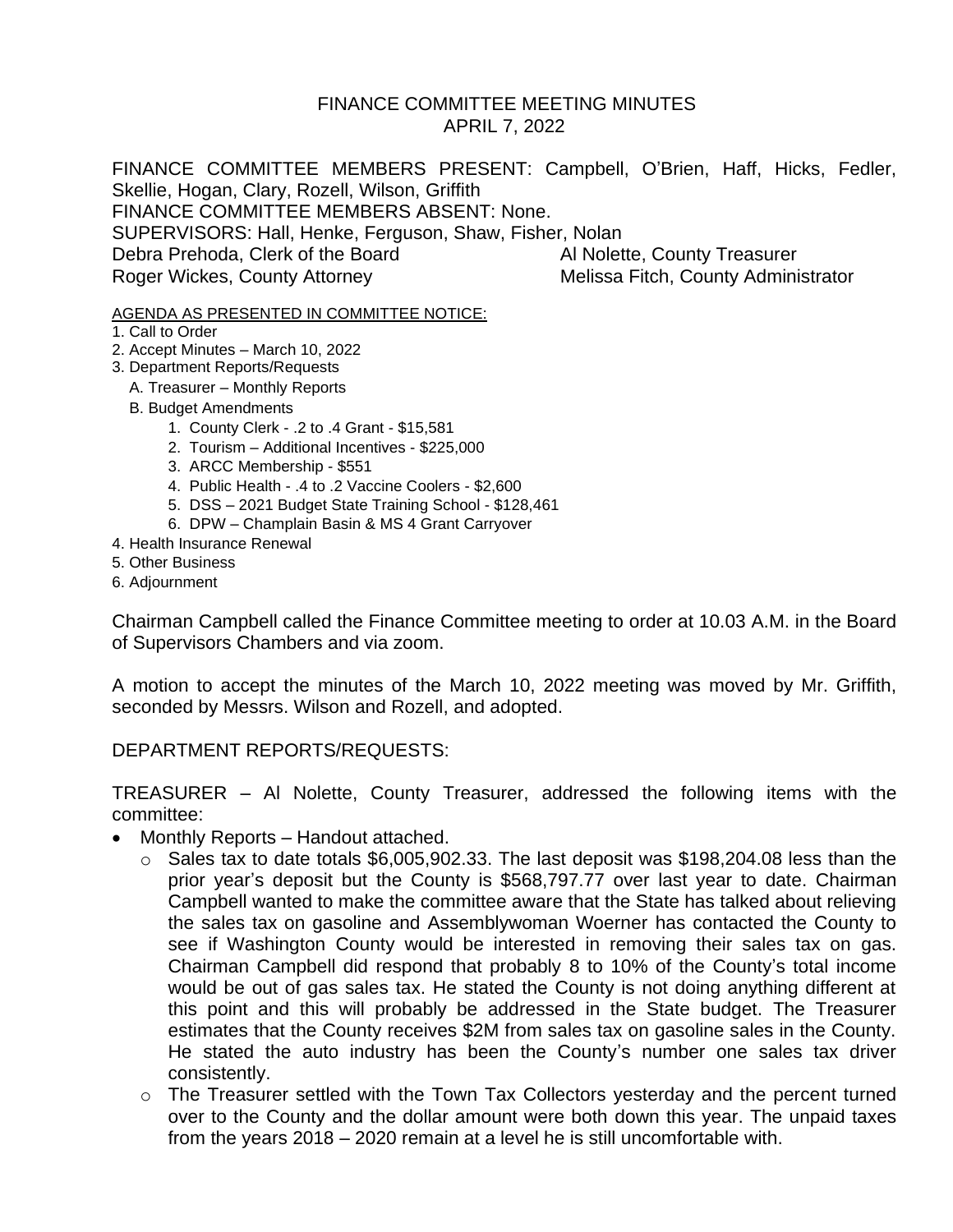$\circ$  Cash balances up around \$11M which equates to about the amount received in ARP funding and additional sales tax. The cash flow is better than he has seen it in a while. For 2022, right on track with last year in net cost for General Fund and finished last year well. Marchiselli money is flowing and last week received \$1.4M and if he had known sooner, he could have retired the borrowing but instead borrowed \$2M for another year at 1.1%.

BUDGET AMENDMENTS: Handouts attached.

- County Clerk Transfer funds from Equipment to Contractual Grant \$15,581 A motion to transfer grant funds from equipment to contractual to cover software expenses in the amount of \$15,581 was moved by Mr. O'Brien, seconded by Mr. Wilson, and adopted.
- Tourism Additional Incentives \$225,000 The Working Group for the American Rescue Plan funding allocated \$600,000 for tourism. Request to amend the 2021 budget to recognize \$225,000 of that funding in the tourism budget for additional initiatives to promote tourism as presented by Black Dog Media to the Agriculture, Planning, Tourism and Community Development Committee. A motion to amend tourism budget \$225,000 for additional initiatives, number to be assigned by the Treasurer and decrease appropriated fund balance \$225,000 was moved by Mr. Griffith and seconded by Messrs. Wilson and O'Brien. Discussion. Chairman Campbell stated if this passes \$285,000 has been allocated out of the \$600,000 which is out of the second tranche of funding that the Board has yet to formally allocate and approve. The motion to amend tourism budget \$225,000 for additional initiatives, number to be assigned by the Treasurer and decrease appropriated fund balance \$225,000 was moved by Mr. Griffith, seconded by Messrs. Wilson and O'Brien, and adopted.
- Adirondack Regional Chamber of Commerce (ARCC) Membership \$551 The Agriculture, Planning, Tourism and Community Development Committee recommended joining the Adirondack Regional Chamber of Commerce and the Planning budget needs to be amended for this expense. This will be beneficial for getting information out to the business community. This fee is equal to what Warren County and possibly Saratoga pay as members; government fee. A motion to amend Planning budget increasing contractual \$551.00 and decreasing Contingency \$551.00 was moved by Mr. Griffith, seconded by Mr. Wilson, Mrs. Fedler, and Mr. O'Brien, and adopted.
- Public Health Transfer funds from Contractual to Equipment Vaccine Coolers \$2,600 A motion to transfer funds from contractual to equipment to purchase some vaccine coolers in the amount of \$2,600 was moved by Mr. O'Brien, seconded by Mr. Wilson and Mrs. Fedler, and adopted.
- Department of Social Services (DSS) Amend 2021 Budget State Training School \$128,461 – A motion to amend 2021 DSS budget for expenses incurred with a youth placed in OCFS custody in the amount of \$128,461 was moved by Mr. Wilson, seconded by Mrs. Fedler, and adopted.
- Amend County Road Fund 2022 Budget for Lake Champlain Basin Program Grant Requesting to amend County Road Fund 2022 budget for Lake Champlain Basin program grant for a brine maker in the amount of \$132,000. The Treasurer stated if this is a piece of equipment then the account number will change to D.5000.5110.2625. A motion to amend County Road Fund 2022 budget for Lake Champlain Basin Program grant for a brine maker in the amount of \$132,000 was moved by Mr. O'Brien, seconded by Mr. Skellie, Mrs. Fedler and Mr. Wilson, and adopted.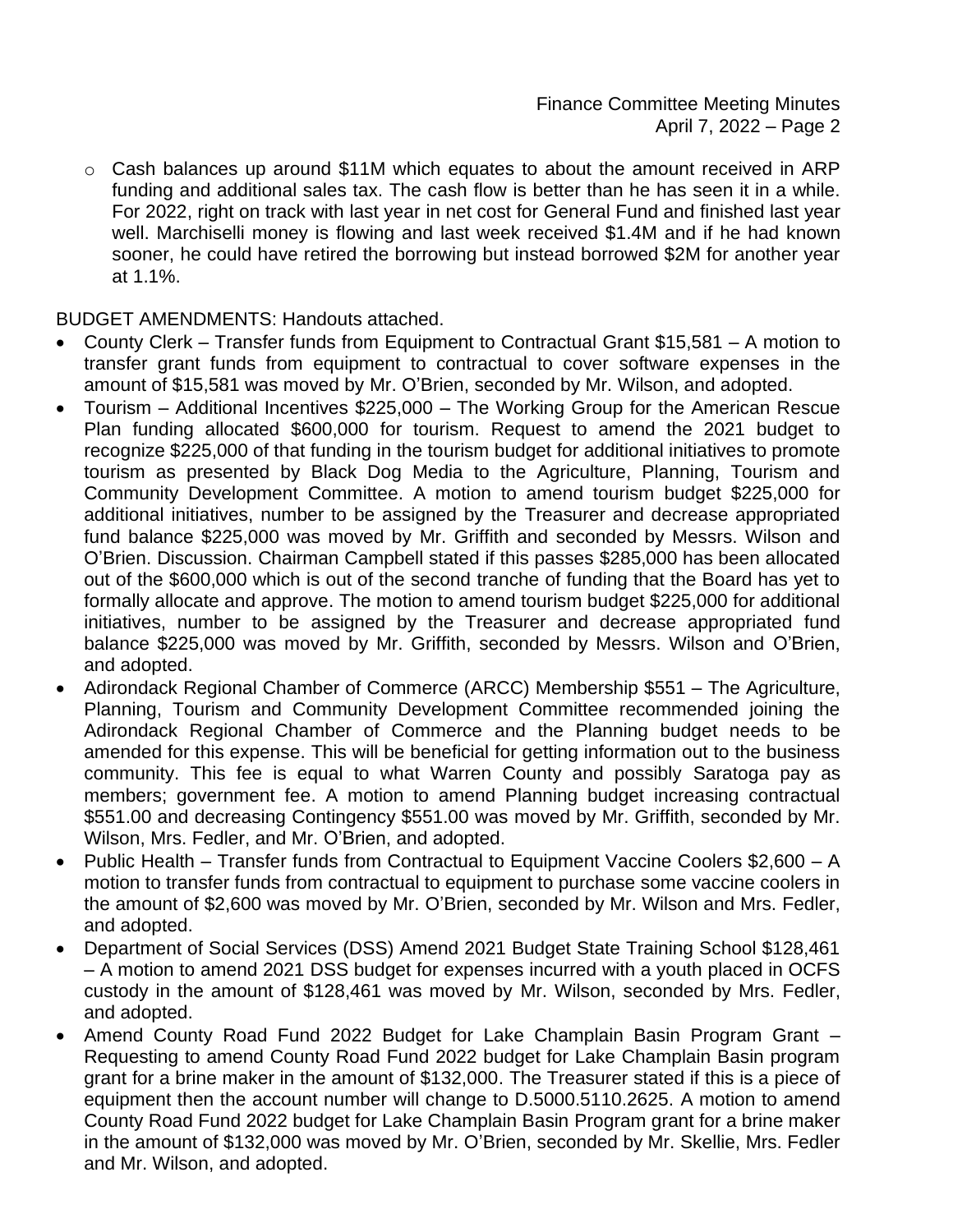• Amend 2022 County Road Fund Budget to Carryover Unspent Water Quality Improvement Grant MS4 - A motion to amend 2022 County Road Fund budget to carryover unspent Water Quality Improvement grant MS 4 in the amount of \$77,046 was moved by Mr. O'Brien, seconded by Mrs. Fedler and Mr. Wilson, and adopted.

HEALTH INSURANCE RENEWAL – Matt Schuette, Marshall & Sterling - Jaeger and Flynn has been acquired by Marshall and Sterling as of 1/1/21. The County has a minimum premium contract with a spending maximum throughout the year that can never exceed in that given year and in that process it is still a fully insured contract. With that contract, the County has an opportunity to save throughout the year if your claims for your employees, spouses and dependents are below whatever threshold set in the contract. If the County plans to stay fully insured then this is the contract to stay with and still stay fully insured. Blue Shield is now Highmark as of January. It does not make a lot of sense to change carriers every year but they did go out to market and the only other provider for our contract is Empire and they were not competitive. The County has had a particular year where it was good to have that ceiling because the County actually had a deficit and it does not affect the County because of that ceiling in the contract. If in a given year the County does have a deficit it is forgiven and does not carry forward. Recommending staying with Blue Shield/Highmark and they started at a 25% increase but ended at just under a 10% increase. Some Covid test kits went through the Blue Plan and participants can get eight test kits per member per month, free to user, and hits the County at \$12 each which is an example of costs going up in the background. The County had a deficit and the claims lagged in the switch from Empire to Blue Shield so the County went into the contract with low claims, immature, and now that the claims have caught up, the rate change is based on a mature claim history. The County Administrator stated typically the increase is between 5 to 7% and this increase is significant and does bring out some concerns about what is going to happen in the future. Mr. Schuette stated there are things to consider for 2023 and beyond and he will discuss with the committee over time different alternatives to consider to limit risk and potentially lower the cost; i.e., self-insuring – way to do it to lower risk. The copays are staying the same but the prescription formularies change and members may see some changes. Dental and vision are staying the same. Mr. Campbell stated all premiums are going to stay the same and the only changes are in union contracts that went up to the employee 25% contribution. The County Administrator stated the rate is increasing but the employee's contribution is not changing according to the Budget Officer. The budget included a \$900,000 appropriation from the Health Insurance fund to reduce rates because hoping for a rate decrease but it will now be used to cover the increase. Approval is needed to sign contract to begin open enrollment and this process can be moved up eight days by allowing the Treasurer to sign rather than by resolution authorizing the Chairman to sign on April 15<sup>th</sup>. A motion to allow one-time authorization for the Treasurer to sign Health Insurance contract was moved by Mrs. Clary, and seconded by Messrs. Haff and Wilson and Fedler. Discussion. Mr. Schuette stated the County has a June renewal date and everything has to be wrapped up by early May to send off to Highmark and in order to get ID cards. Open enrollment has to start the third week in April and close the first week of May. The carrier is not notified until the contract is signed. He stated February 2023 is their first look at renewal rates and the start of the process for next year. A motion to allow one-time authorization for the Treasurer to sign Health Insurance contract was moved by Mrs. Clary, seconded by Messrs. Haff and Wilson and Fedler and adopted.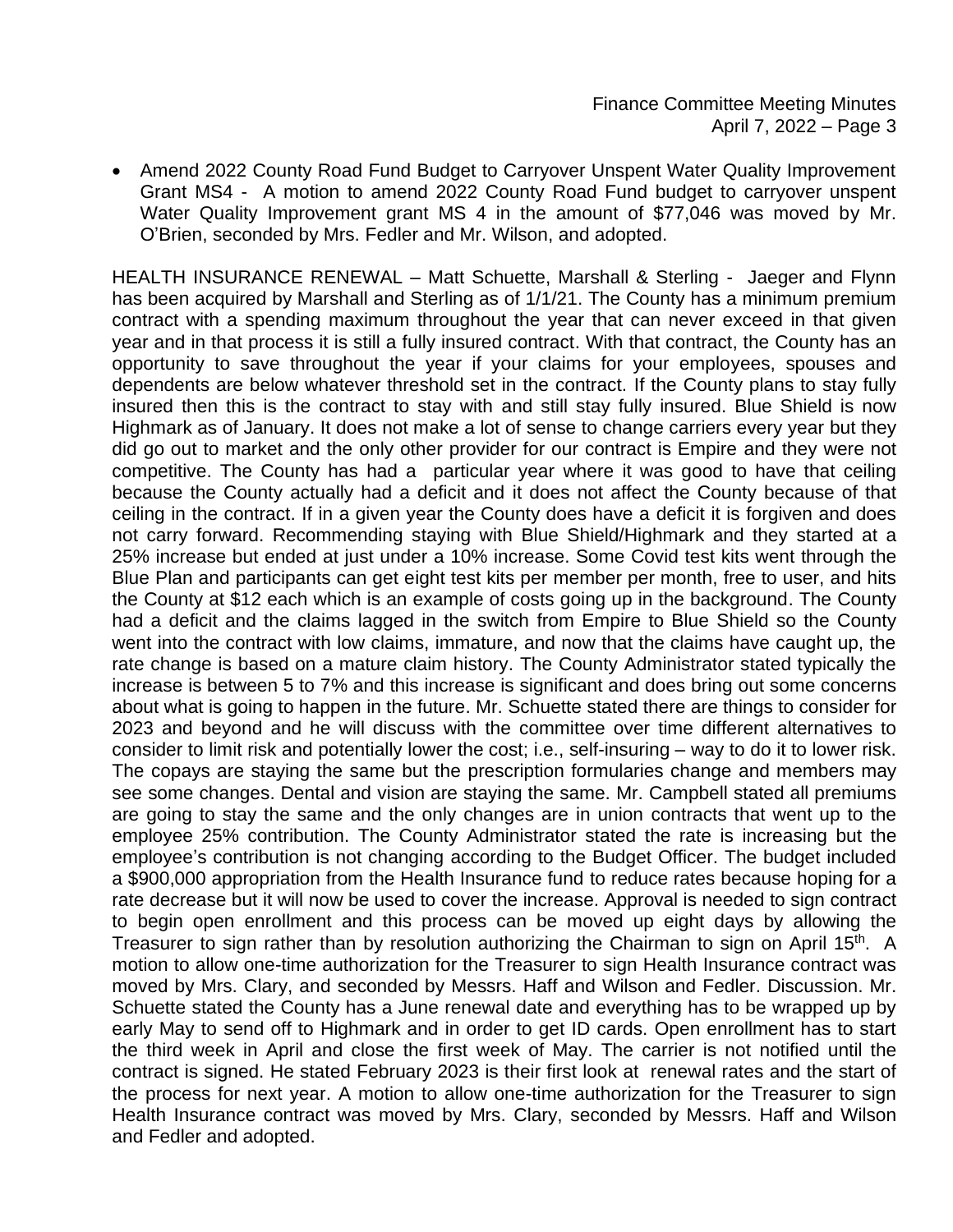Finance Committee Meeting Minutes April 7, 2022 – Page 4

OTHER BUSINESS: None.

The meeting adjourned at 11:10 A.M.

*Debra Prehoda, Clerk Washington County Board of Supervisors*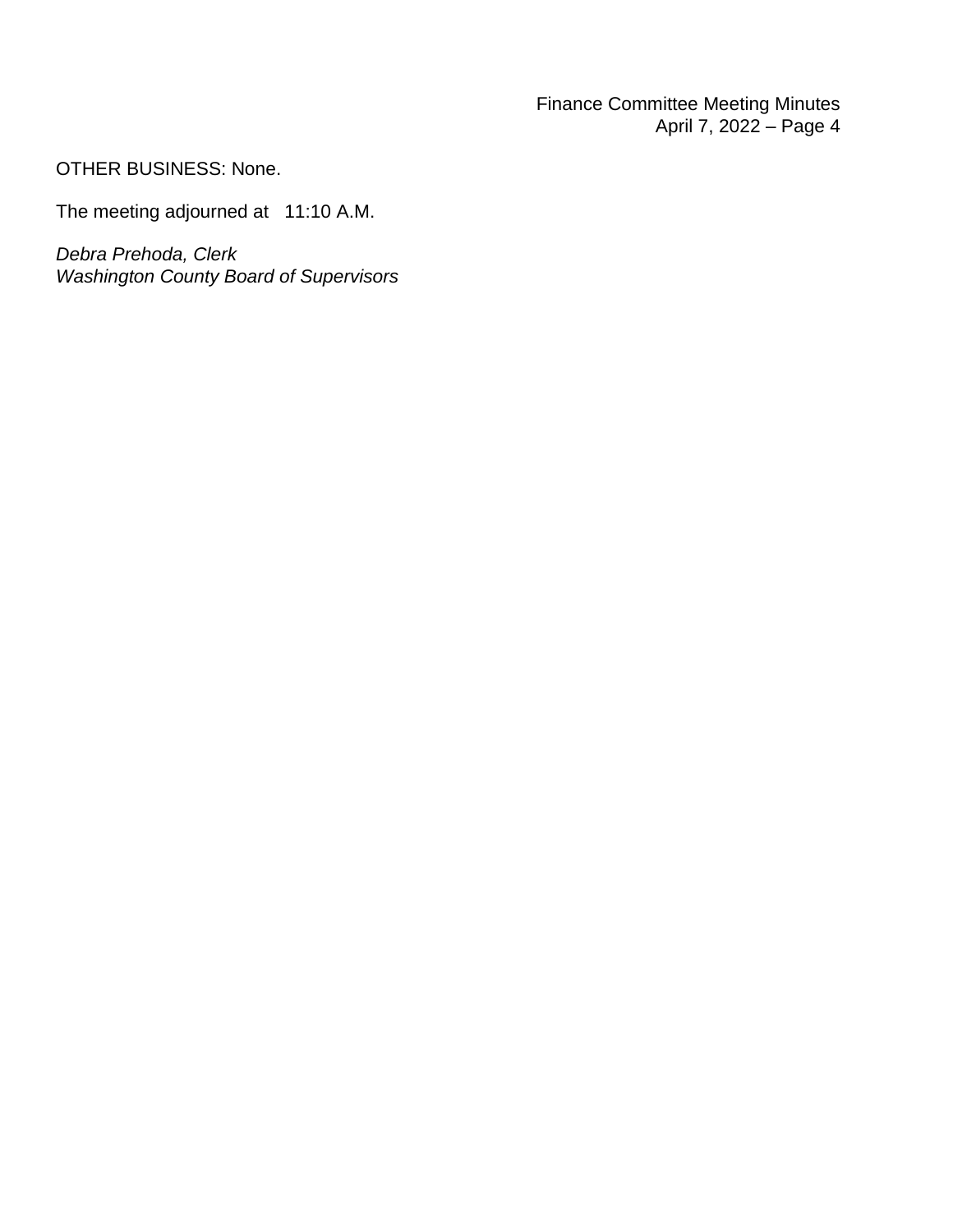### **WASHINGTON COUNTY TREASURER** SALES TAX RECAP<br>FOR THE PERIOD 1/1/2018-12/31/2022

|            | 2020                                                         |            | 2021                    |                  | 2022                                                                 |                                    |              |
|------------|--------------------------------------------------------------|------------|-------------------------|------------------|----------------------------------------------------------------------|------------------------------------|--------------|
| Budget:    | \$21,297,724.00 Adopted                                      |            | \$21,000,000.00 Adopted |                  | \$24,000,000.00 Adopted                                              | 직장학                                |              |
|            | -\$297,724.00 Res 226                                        |            | \$0.00                  |                  | \$0.00                                                               |                                    |              |
|            | \$34,897.00 Res 300                                          |            | \$0.00                  |                  | \$0.00                                                               |                                    |              |
|            | \$21,034,897.00 Amended                                      |            | \$21,000,000.00 Amended |                  | \$24,000,000.00 Amended                                              |                                    |              |
|            |                                                              |            |                         |                  |                                                                      | (Under)/Over                       | (Under)/Over |
| Date-      | Amount                                                       | Date       | <b>Amount</b>           | <b>Date</b>      | Amount                                                               | Prior Year                         | Year-to-Date |
| 2/7/2020   | \$1,401,193.01                                               | 2/5/2021   | \$1,216,995.47          | 2/7/2022         | \$1,641,840.00                                                       | \$424,844.53                       | \$424,844.53 |
| 2/13/2020  | \$334,999.55                                                 | 2/16/2021  | \$330 534.93            | 2/14/2022        | \$403 576.51                                                         | \$73,041.58                        | \$497,886.11 |
|            | \$1,736,192.56                                               |            | \$1,547,530.40          |                  | \$2,045,416.51                                                       |                                    |              |
| 3/6/2020   | \$1,198,058.21                                               | 3/5/2021   | \$1,304,339.32          | 3/7/2022         | $\overline{1,505,752.99}$                                            | \$201,413.67                       | \$699,299.78 |
| 3/13/2020  | \$224,434.02                                                 | 3/15/2021  | \$226,436.88            | 3/14/2022        | \$294.138.95                                                         | \$67,702.07                        | \$767,001.85 |
|            | \$3,158,684.79                                               |            | \$3,078,306.60          |                  | \$3,845,308.45                                                       |                                    |              |
| 4/7/2020   | \$1,573,783.36                                               | 4/7/2021   | \$2,358,797.96          | 4/7/2022         | \$2,160,593.88                                                       | (\$198,204.08)                     | \$568,797.77 |
| 4/13/2020  | \$390,762.99                                                 | 4/13/2021  | \$424,552.63            | 4/13/2022        |                                                                      |                                    |              |
|            | \$5,123,231.14                                               |            | \$5,861,657.19          |                  | \$6,005,902.33                                                       |                                    |              |
| 5/7/2020   | \$857,084.88                                                 | 5/7/2021   | \$1,386,250.87          | 5/6/2022         |                                                                      |                                    |              |
| 5/13/2020  | \$193,268.52                                                 | 5/13/2021  | \$373,411.76            | 5/13/2022        |                                                                      |                                    |              |
|            | \$6,173,584.54                                               |            | \$7,621,319.82          |                  | \$6,005,902.33                                                       |                                    |              |
| 6/5/2020   | \$902,120.34                                                 | 6/7/2021   | \$1,535,531.58          | 6/7/2022         |                                                                      |                                    |              |
| 6/15/2020  | \$170,263.55                                                 | 6/14/2021  | \$366 742.54            | 6/13/2022        |                                                                      |                                    |              |
| 6/30/2020  | \$1,478,110.90                                               | 6/30/2021  | \$1,591,411.15          | 6/30/2022        |                                                                      |                                    |              |
| 7/1/2020   | \$653,254.53                                                 | 7/1/2021   | \$889,867.57            | 7/1/2022         |                                                                      |                                    |              |
|            | \$9,377,333.86                                               |            | \$12,004 872.66         |                  | \$6,005,902.33                                                       |                                    |              |
| 7/13/2020  | \$588,560.36                                                 | 7/13/2021  | \$717 014.95            | 7/13/2022        |                                                                      |                                    |              |
|            | \$9,965,894.22                                               |            | \$12,721,887.61         |                  | \$6,005 902.33                                                       |                                    |              |
| 8/7/2020   | \$1,376,115.73                                               | 8/6/2021   | \$1,689,160.88          | 8/5/2022         |                                                                      |                                    |              |
| 8/13/2020  | \$281,866.18                                                 | 8/13/2021  | \$483,693.98            | 8/15/2022        |                                                                      |                                    |              |
|            | \$11,623,876.13                                              |            | \$14,894 742.47         |                  | \$6,005,902.33                                                       |                                    |              |
| 9/8/2020   | \$1,405,135,10                                               | 9/8/2021   | \$1,695,079.60          | 9/8/2022         |                                                                      |                                    |              |
| 9/14/2020  | \$303,736.51                                                 | 9/13/2021  | \$327,459.80            | 9/13/2022        |                                                                      |                                    |              |
|            | \$13,332,747.74                                              |            | \$16,917,281.87         |                  | \$6,005,902.33                                                       |                                    |              |
| 10/7/2020  | \$2,563,012.39                                               | 10/7/2021  | \$2,174,991.74          | 10/7/2022        |                                                                      |                                    |              |
| 10/13/2020 | \$516,836.71                                                 | 10/13/2021 | \$550,087.52            | 10/13/2022       |                                                                      |                                    |              |
|            | \$16,412,596.84                                              |            | \$19,642,361.13         |                  | \$6,005,902.33                                                       | W.                                 | Z.           |
| 11/6/2020  | \$1,373,991.60                                               | 11/5/2021  | \$1,534,248.45          | 11/7/2022        |                                                                      |                                    |              |
| 11/13/2020 | \$295,162.62                                                 | 11/15/2021 | \$323,488.19            | 11/14/2022       |                                                                      |                                    |              |
|            | \$18,081,751.06                                              |            | \$21,500,097.77         |                  | \$6,005,902.33                                                       |                                    |              |
| 12/7/2020  | \$1,118,707.60                                               | 12/7/2021  | \$1,507,732.76          | 12/7/2022        |                                                                      |                                    |              |
| 12/14/2020 | \$321,309.37                                                 | 12/13/2021 | \$336,098.68            | 12/13/2022       |                                                                      |                                    |              |
| 12/31/2020 | \$1,424,491.76                                               | 12/31/2021 | \$1,239,720.34          | 12/30/2022       |                                                                      |                                    |              |
| 1/4/2021   | \$736,096.44                                                 | 1/3/2022   | \$902,431.89            | 1/3/2023         |                                                                      |                                    |              |
|            | \$21,682,356.23                                              |            | \$25,486,081.44         |                  | \$6,005,902.33                                                       |                                    |              |
| 1/13/2021  | \$637,936.12                                                 | 1/13/2022  | \$555,076.84            | 1/13/2023        |                                                                      |                                    |              |
|            | \$22,320,292.35                                              |            | \$26,041,158.28         |                  | \$6,005,902.33                                                       |                                    |              |
| 法医无程序检验    | \$22,320.292.35.                                             | novati     | \$26,041,158.28         | t alle Selection |                                                                      | \$6,005,902.33 Actual              | Angels en    |
|            | \$20,824,015.55                                              |            | \$24,549,537.28         |                  |                                                                      | \$0.00 Net to County After Sharing |              |
|            | \$22,613,682.35                                              |            | \$22,613,682.35         |                  | \$0.00                                                               | without AIM sweep                  |              |
|            |                                                              |            |                         |                  |                                                                      |                                    |              |
|            | ್ ನಡೆಸಿದ್ದಾರೆ. <b>1 ಕೆಗ್ನಂ22,568.35</b> ರಿಸ್ಟ <u>್ ನೋಡಿದ</u> |            |                         |                  | 85,041,158.28   2009   1910   1917,994,097.67)   Variance to Adopted |                                    |              |

| 2023 Town Distribution |                 |
|------------------------|-----------------|
| 8/6/2021               | \$1,689,160.88  |
| 8/13/2021              | \$483,693.98    |
| 9/8/2021               | \$1,695,079.60  |
| 9/13/2021              | \$327,459.80    |
| 10/7/2021              | \$2,174,991.74  |
| 10/13/2021             | \$550,087.52    |
| 11/5/2021              | \$1,534,248.45  |
| 11/15/2021             | \$323,488.19    |
| 12/7/2021              | \$1,507,732.76  |
| 12/13/2021             | \$336,098.68    |
| 12/31/2021             | \$1,239,720.34  |
| 1/3/2022               | \$902,431.89    |
| 1/13/2022              | \$555,076.84    |
| 2/7/2022               | \$1,641,840.00  |
| 2/14/2022              | \$403.576.51    |
| 3/7/2022               | \$1,505,752.99  |
| 3/14/2022              | \$294,138.95    |
| 4/7/2022               | \$2,160,593.88  |
| 4/13/2022              | \$0.00          |
| 5/6/2022               | \$0.00          |
| 5/13/2022              | \$0.00          |
| 6/7/2022               | \$0,00          |
| 6/13/2022              | \$0.00          |
| 6/30/2022              | \$0.00          |
| 7/1/2022               | \$0.00          |
| 7/13/2022              | \$0.00          |
|                        | \$19,325,173.00 |
| 7%                     | \$1,352,762.11  |
| 2022                   | \$1,755,340.00  |

\$1,285,395.35<br>\$1,578,785.35

May 2021 \$97,714.00 in Village AIM Payments Withheld<br>December 2021 deposit is net of AIM withholdings of \$195,676.<br>March 5, 2021 \$126,990.00 intercepted for Distressed Hospitals<br>Distressed Hospital taken 05/07/21, 08/06/21

\$3,549,537.28

\$5,334,548.28

Variance to Amended

Variance without AIM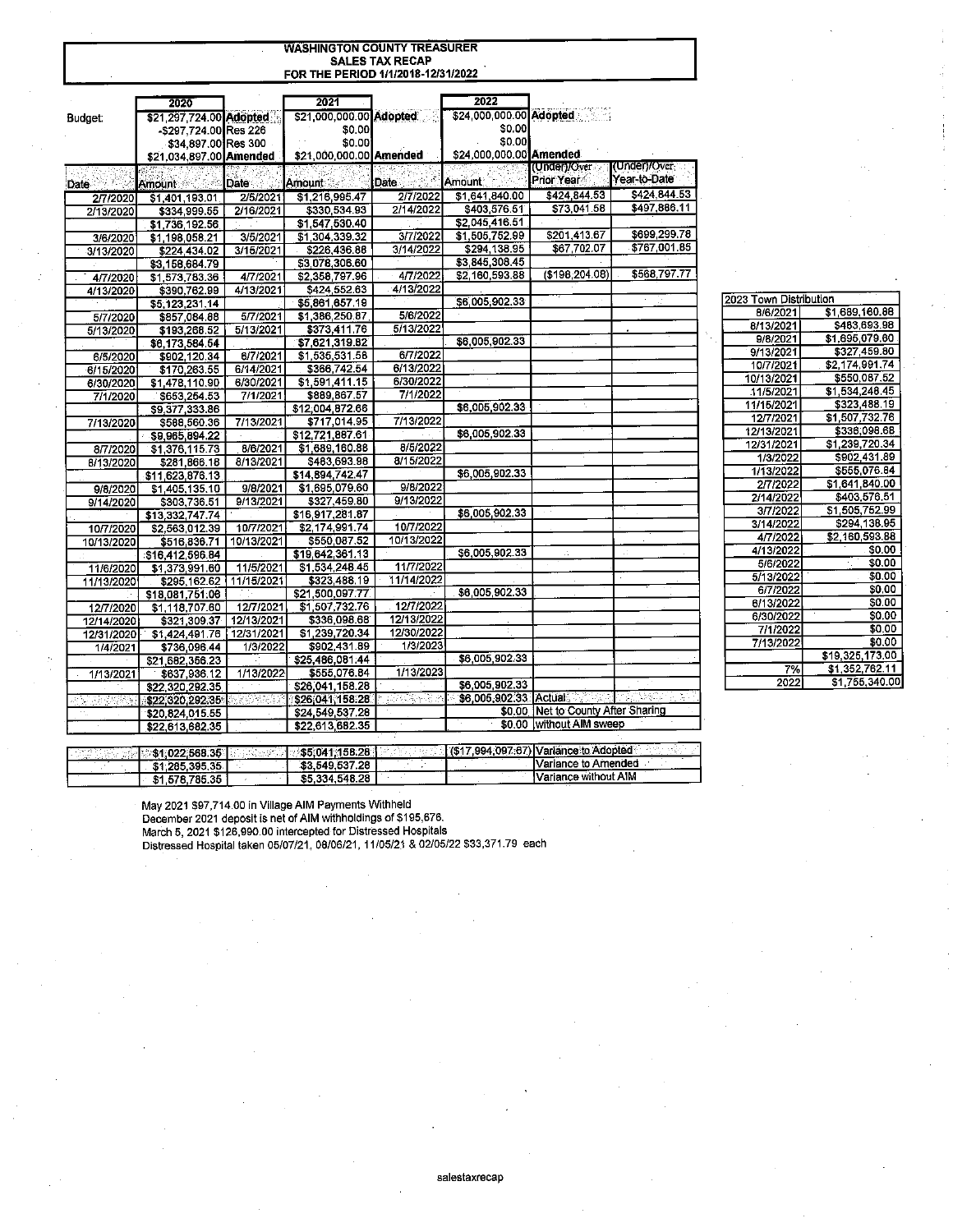|                                           |                 |                         | Source: 2022 Real Tax Final Settlement Reconciliation by Town & Collectors' Return Document |                         |                                | 2022 Real Tax Return Summary Worksheet           |                                   |                              |                                  |                      |
|-------------------------------------------|-----------------|-------------------------|---------------------------------------------------------------------------------------------|-------------------------|--------------------------------|--------------------------------------------------|-----------------------------------|------------------------------|----------------------------------|----------------------|
|                                           |                 |                         |                                                                                             |                         |                                |                                                  |                                   |                              |                                  |                      |
|                                           | # of<br>Parcels | #OF<br>Parcels          | <b>Unpaid Taxes</b>                                                                         |                         |                                | Total to be<br>Collected by                      |                                   |                              | Adjusted                         | % Returned           |
| Town                                      | <b>Billed</b>   | Returned                | Returned                                                                                    | <b>Mailing Fee</b>      | 5% Return Fee                  | County                                           | Original Warrant Adjustments      |                              | Warrant                          | Uncollected          |
| Argyle                                    | ٥               | 160                     | \$338,314.11                                                                                | \$0.00                  | \$16,915.73                    | \$355 229.84                                     | \$4,023,964.26                    | \$2,052.82                   | \$4,021,911.44                   | 8.41%                |
| Cambridge                                 | $\overline{0}$  | 71                      | \$255,503.87                                                                                | \$0.00                  | \$12,775.21                    | \$268,279.08                                     | \$2,309,285.32                    | \$7,025.08                   | \$2,302,260.24                   | 11.10%               |
| Dresden                                   | ٥ł<br>0         | 51<br>62                | \$129,947.35<br>\$261,905.62                                                                | \$102.00<br>\$0.00      | \$6,497.40<br>\$13,095.31      | \$136,546.75<br>\$275,000.93                     | \$3,068,149.07<br>\$3,028,110.43  | \$5,044.82<br>\$7,754.39     | \$3,063,104.25<br>\$3,020,356.04 | 4.24%<br>8.67%       |
| Easton<br>Fort Ann                        | ōI              | 205                     | \$465,836.43                                                                                | \$0.00                  | \$23,291.79                    | \$489.128.22                                     | \$6,927,615.00                    | \$5,804.71                   | \$6,921,810.29                   | 6.73%                |
| Fort Edward                               | Οİ              | 209                     | \$652,904.83                                                                                | \$0.00                  | \$32,645.31                    | \$685,550.14                                     | \$5,126,164.17                    | \$4,323.10                   | \$5,121,841.07                   | 12.75%               |
| Granville                                 | 0I              | 347                     | \$600,655,48                                                                                | \$0.00                  | \$30,032.95                    | \$630,688.43                                     | \$4,357,200.26                    | \$13,114.52                  | \$4,344,085.74                   | 13,83%               |
| Greenwich                                 | $\overline{0}$  | 150                     | \$454,646.30                                                                                | \$0.00                  | \$22,732.36                    | \$477,378.66                                     | \$5,025,554.96                    | \$12,789.40                  | \$5,012,765.56                   | 9.07%                |
| Hampton                                   | ٥I              | 70                      | \$110,432.57                                                                                | \$140.00                | \$5,521.60                     | \$116,094.17                                     | \$1,031,502.33                    | \$5,150.60<br>\$12,938.40    | \$1 026,351.73<br>\$2,202,130.06 | 10.76%<br>10.60%     |
| Hartford<br><b>Hebron</b><br>$\mathbf{I}$ | οI<br>ō         | 96<br>175               | \$233,390.12<br>\$293,841.66                                                                | \$0.00<br>\$0.00        | \$11,669.57<br>\$14,692.12     | \$245,059.69<br>\$308,533.78                     | \$2,215,068.46<br>\$2,220,221.00  | \$2,645.38                   | \$2,217,575.62                   | 13.25%               |
| Jackson                                   | ٥I              | 95                      | \$174,534.99                                                                                | \$0.00                  | \$8,726.81                     | \$183,261.80                                     | \$2,115,748.27                    | \$11,576.72                  | \$2,104,171.55                   | 8.29%                |
| Kingsbury                                 | ٥I              | 283                     | \$811,126.14                                                                                | \$0.00                  | \$40,556.41                    | \$851,682.55                                     | \$8,102,385.71                    | \$18,878.21                  | \$8,083,507.50                   | 10.03%               |
| Putnam                                    | ol              | 71                      | \$167,689.99                                                                                | \$142.00                | \$8,384.53                     | \$176,216.52                                     | \$3,081,229.62                    | \$5,375.19                   | \$3,075,854.43                   | 5.45%                |
| Salem                                     | ol              | 130                     | \$267,616.86                                                                                | \$0.00                  | \$13,380.87                    | \$280,997.73                                     | \$2,916,344.31                    | \$12,540.66                  | \$2,903,803.65                   | 9.22%                |
| <b>White Creek</b><br>Whitehall           | ol<br>o         | 134<br>279              | \$344,718.28<br>\$579,943.55                                                                | \$0.00<br>\$0.00        | \$17,235.98<br>\$28,997.33     | \$361.954.26<br>\$608,940.88                     | \$2,852,413.13<br>\$2,871,088.18  | \$15,423.59<br>\$11,602.74   | \$2,836,989.54<br>\$2,859,485.44 | 12.15%<br>20.28%     |
| Total                                     | ٥۱              | 2588                    | \$6,143,008.15                                                                              | \$384.00                | \$307,151.28                   | \$6,450,543.43                                   | \$61,272,044.48                   | \$154,040.33                 | \$61,118,004.15                  | 10.05%               |
|                                           |                 |                         |                                                                                             |                         |                                |                                                  |                                   |                              |                                  |                      |
|                                           |                 |                         |                                                                                             |                         |                                |                                                  |                                   |                              |                                  |                      |
|                                           |                 |                         |                                                                                             |                         |                                | 2020 Real Tax Return Summary Worksheet           |                                   |                              |                                  |                      |
|                                           |                 |                         | Source: 2020 Real Tax Final Settlement Reconciliation by Town & Collectors' Return Document |                         |                                |                                                  |                                   |                              |                                  |                      |
|                                           | # of            | # OF                    |                                                                                             |                         |                                | Total to be                                      |                                   |                              |                                  |                      |
|                                           | Parcels         | Parcels                 | 2016 Unpaid                                                                                 |                         |                                | Collected by                                     |                                   |                              | Adjusted                         | % Returned           |
| Town                                      | Billed          | Returned                | Taxes Returned                                                                              | <b>Mailing Fee</b>      | 5% Return Fee                  | County                                           | Original Warrant Adjustments      |                              | Warrant                          | Uncollected          |
| Argyle                                    |                 | 168                     | \$379,563.53                                                                                | \$0.00<br>$\mathcal{L}$ | \$18,978.14                    | \$398 541.67                                     | \$4,038,183.31                    | \$15,775.66                  | \$4,022,407.65                   | 9.44%                |
| Cambridge                                 |                 | 62                      | \$256,847.79                                                                                | \$0.00                  | \$12,842.38                    | \$269,690.17                                     | \$2,281,949.39                    | \$2,745.22                   | \$2,279,204.17                   | 11.27%               |
| Dresden                                   |                 | 53                      | \$110,766.17                                                                                | \$106:00                | \$5,538.29                     | \$116 410.46                                     | \$3,015,564.07                    | \$1,408.39                   | \$3.014,155.68                   | 3.67%                |
| Easton<br>Fort Ann                        |                 | 71<br>173               | \$235,937.71<br>\$357,075.47                                                                | \$0,00<br>\$0.00        | \$11,796.86<br>\$17,853.82     | \$247 734.57<br>\$374.929.29                     | \$2,942,154.13<br>\$6,873,539.37  | \$4,329.97<br>\$8,219.12     | \$2,937,824.16<br>\$6,865,320.25 | 8.03%<br>5.20%       |
| Fort Edward                               |                 | 218                     | \$763,338.07                                                                                | \$0.00                  | \$38,166.88                    | \$801,504.95                                     | \$5,154,904.89                    | \$21,119.52                  | \$5.133,785.37                   | 14.87%               |
| Granville                                 |                 | 340                     | \$674,219.18                                                                                | \$0,00                  | \$33,711.13                    | \$707,930.31                                     | \$4,402,940.88                    | \$14,327.80                  | \$4,388,613.08                   | 15.36%               |
| Greenwich                                 |                 | 163                     | \$531,304.21                                                                                | \$0.00                  | \$26,565.29                    | \$557.869.50                                     | \$5,041,935.84                    | \$14,091.51                  | \$5,027,844.33                   | 10.57%               |
| Hampton                                   |                 | 69                      | \$100,017.46                                                                                | \$138.00                | \$5,000.91                     | \$105 156.37                                     | \$946,968.55                      | \$1,624.33                   | \$945,344.22                     | 10.58%               |
| Hartford                                  |                 | 96                      | \$254,675.44                                                                                | \$0.00<br>\$0.00        | \$12,733.80<br>\$13,996.46     | \$267 409.24<br>\$293 924.69                     | \$2,204,789.71<br>\$2,316,979.48  | \$6,074.69<br>\$7,638.87     | \$2,198,715.02<br>\$2 309,340.61 | 11.58%<br>12.12%     |
| Hebron<br>Jackson                         |                 | 152<br>82               | \$279,928.23<br>\$171,251.06                                                                | \$0,00                  | \$8,562.53                     | \$179 813.59                                     | \$2,196,009.91                    | \$2,391.31                   | \$2,193,618.60                   | 7.81%                |
| Kingsbury                                 |                 | 277                     | \$803,775.89                                                                                | \$0.00                  | \$40,188.80                    | \$843.964.69                                     | \$8,010,064.33                    | \$26,620.84                  | \$7.983,443.49                   | 10.07%               |
| Putnam                                    |                 | 69                      | \$184,695.10                                                                                | \$138.00                | \$9,234.81                     | \$194,067.91                                     | \$3,147,889.02                    | \$3,213.05                   | \$3,144,675.97                   | 5,87%                |
| Salem                                     |                 | 100                     | \$202,384.62                                                                                | \$0,00                  | \$10,119.27                    | \$212,503.89                                     | \$2,694,026.30                    | \$12,890.51                  | \$2,681,135.79                   | 7.55%                |
| White Creek-                              |                 | 122                     | \$349,251.67                                                                                | \$0.00                  | \$17,462.58                    | \$366,714.25                                     | \$2,955,261.18                    | \$18,675.40                  | \$2,936,585.78                   | 11.89%<br>23.28%     |
| Whitehall                                 |                 | 267                     | \$698,756.34                                                                                | \$0.00                  | \$34,937.79                    | \$733,694.13                                     | \$3,011,042.32                    | \$9,556.20                   | \$3 001,486.12                   |                      |
| Total                                     | o               | 2482                    | \$6,353,787.94                                                                              | \$382.00                | \$317,689.74                   | \$6,671,859.68                                   | \$61,234,202.68                   | \$170,702.39                 | \$61,063,500.29                  | 10.41%               |
|                                           |                 |                         |                                                                                             |                         |                                |                                                  |                                   |                              |                                  |                      |
|                                           |                 |                         |                                                                                             |                         |                                |                                                  |                                   |                              |                                  |                      |
|                                           |                 |                         |                                                                                             |                         |                                | 2021-2020 tax collection variance report summary |                                   |                              |                                  |                      |
|                                           | # of            | # OF                    |                                                                                             |                         |                                | Total to be                                      |                                   |                              |                                  |                      |
|                                           | Parcels         | Parcels                 | 2016 Unpaid                                                                                 |                         |                                | Collected by                                     |                                   |                              | Adjusted                         | % Returned           |
| Town                                      | Billed          | Returned                | Taxes Returned                                                                              | Mailing Fee             | 5% Return Fee                  | County                                           | Original Warrant   Adjustments    |                              | Warrant                          | Uncollected          |
| Argyle                                    |                 | -8                      | (\$41,249.42)                                                                               | \$0.00                  | (52.062.41)                    | ( \$43.311.83)                                   | (\$14,219.05)                     | \$13,722.84                  | (\$496.21)                       | $-1.02%$             |
| Cambridge                                 |                 | 9                       | ( \$1, 343.92)                                                                              | \$0.00                  | (\$67.17)                      | (\$1411.09)                                      | \$27,335.93                       | (34, 279.86)                 | \$23,056.07                      | $-0.17%$             |
| Dresden                                   |                 | -2                      | \$19,181.18                                                                                 | ( \$4.00)               | \$959.11                       | \$20,136.29                                      | \$52,585.00                       | ( \$3,636.43)                | \$48,948.57                      | 0.57%                |
| Easton<br>Fort Ann                        |                 | -9<br>32                | \$25,967.91<br>\$108,760.96                                                                 | \$0.00<br>\$0.00        | \$1,298.45<br>\$5,437.97       | \$27,266.36<br>\$114,198.93                      | \$85,956.30<br>\$54,075.63        | (33, 424.42)<br>\$2,414.41   | \$82,531.88<br>\$56,490.04       | 0.64%<br>1.53%       |
| Fort Edward                               |                 | -9                      | ( \$110.433.24)                                                                             | \$0.00                  | ( \$5.521.57)                  | (\$115.954.81)                                   | ( \$28, 740.72)                   | \$16,796.42                  | $($ \$11,944.30)                 | $-2.12%$             |
| Granville                                 |                 | 7                       | (\$73,563.70)                                                                               | \$0.00                  | ( \$3,678.18)                  | ( \$77.241.88)                                   | ( \$45,740.62)                    | \$1,213.28                   | ( \$44, 527.34)                  | 1.54%                |
| Greenwich                                 |                 | $-13$                   | (\$76,657.91)                                                                               | \$0.00                  | ( \$3,832.93)                  | ( \$80,490.84)                                   | (\$16,380.88)                     | \$1,302.11                   | (\$15,078.77)                    | $-1.50%$             |
| Hampton<br>$\epsilon^{-1}$                |                 | 1                       | \$10,415.11                                                                                 | \$2.00                  | \$520.69                       | \$10,937.80                                      | \$84,533.78                       | (\$3,526.27)                 | \$81,007.51                      | 0.18%                |
| Hartford                                  |                 | ٥                       | ( \$21, 285.32)                                                                             | \$0.00<br>\$0,00        | ( \$1,064.23)                  | ( \$22, 349.55)                                  | \$10,278.75                       | ( \$6, 863.71)               | \$3,415.04                       | -0.98%<br>1.13%      |
| Hebron<br>Jackson                         |                 | 23<br>13                | \$13,913.43<br>\$3,283.93                                                                   | \$0.00                  | \$695.66<br>\$164.28           | \$14,609.09<br>\$3,448.21                        | ( \$96,758.48)<br>( \$80, 261.64) | \$4,993.49<br>( \$9, 185.41) | (\$91,764.99)<br>( \$89,447.05)  | 0.49%                |
| Kingsbury                                 |                 | 6                       | \$7,350.25                                                                                  | 30.00                   | \$367.61                       | \$7,717.86                                       | \$92,321.38                       | \$7,742.63                   | \$100,064.01                     | $-0.03%$             |
| Putnam                                    |                 | $\overline{\mathbf{2}}$ | (\$17,005,11)                                                                               | \$4.00                  | (\$850.28)                     | ( \$17, 851.39)                                  | ( \$66, 659.40)                   | (\$2, 162, 14)               | (\$68, 821, 54)                  | $-0.42%$             |
| Salem                                     |                 | 30                      | \$65,232.24                                                                                 | \$0.00                  | \$3,261.60                     | \$68,493.84                                      | \$222,318.01                      | \$349.85                     | \$222,667.86                     | 1.67%                |
| White Creek                               |                 | $12 \,$                 | ( \$4,533.39)                                                                               | \$0.00                  | ( \$226.60)                    | (\$4,759.99)                                     | ( \$102, 848.05)                  | \$3,251.81                   | (\$99,596.24)                    | 0.26%                |
| Whitehall<br>Total                        |                 | 12<br>106               | $($ \$118,812.79)<br>(\$210.779.79)                                                         | \$0.00<br>\$2.00        | ( \$5,940.46)<br>(\$10,538.46) | (\$124,753.25)<br>(\$221.316.25)                 | (\$139,954.14)<br>\$37,841.80     | ( \$2,046.54)<br>\$16,662.06 | (\$142,000.68)<br>\$54,503.86    | $-3.00%$<br>$-0.35%$ |
|                                           |                 |                         |                                                                                             |                         |                                |                                                  |                                   |                              |                                  |                      |

 $\hat{E}$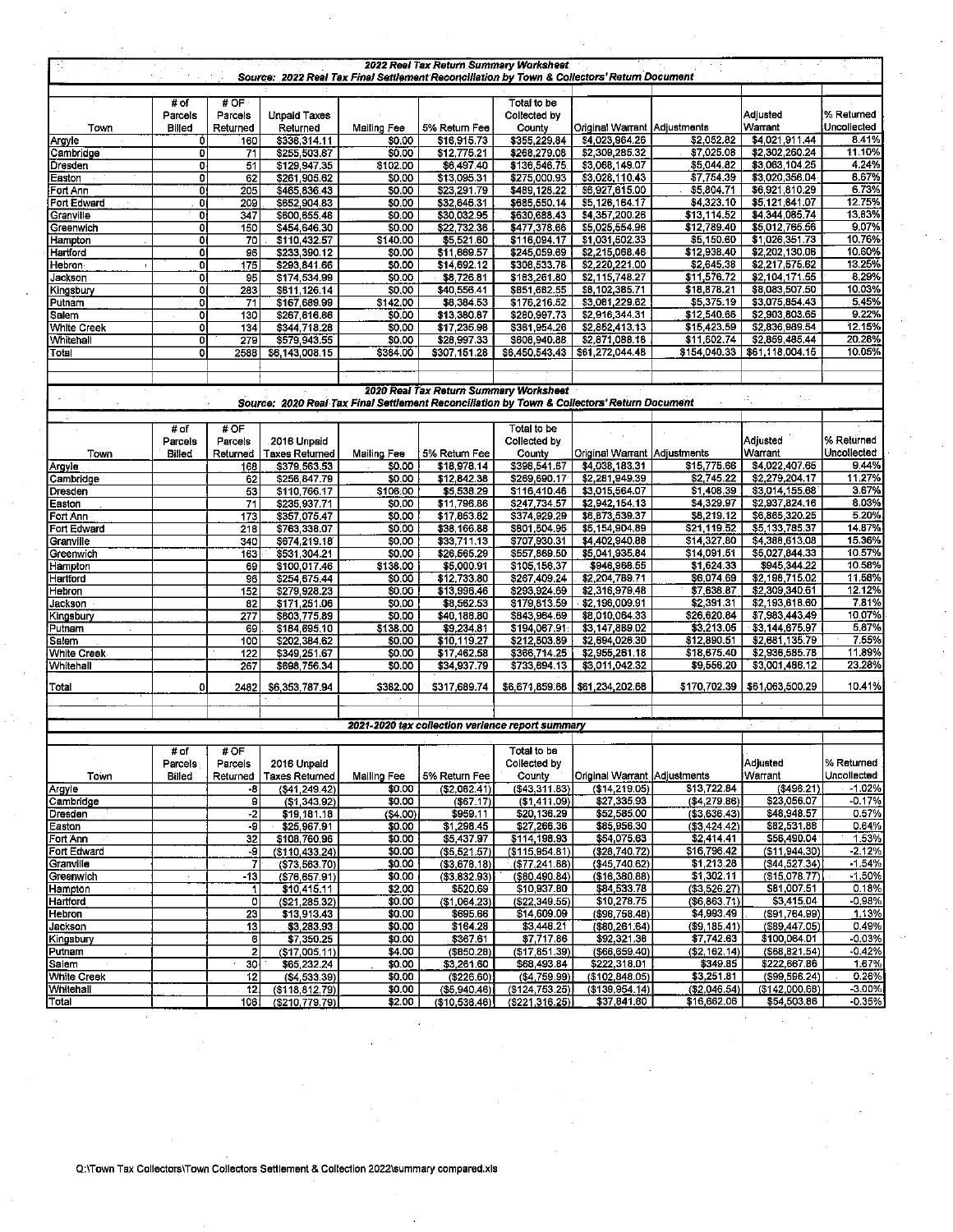**WASHINGTON COUNTY** GLENS FALLS NATIONAL BANK & TRUST CO. FOR THE PERIOD ENDED: 4/04/2022

L

| <b>NAME OF ACCOUNT</b>               | <b>ACCOUNT NUMBER</b>                          | 4/4/2022                       | 4/7/2021                       |
|--------------------------------------|------------------------------------------------|--------------------------------|--------------------------------|
| Mortgage Tax                         |                                                | \$581,657.68<br>\$1.736,343.68 | \$685,340.74<br>\$5,819,487.70 |
| <b>Capital Construction</b>          |                                                | \$1,547,681.29                 | \$324,386.55                   |
| Sewer District No. 2 Oper & Maint    |                                                | \$0.77                         | \$0.63                         |
| Trust & Agency-Trustee               |                                                | \$0,00                         | \$0.00                         |
| Court & Trust                        |                                                | \$0.00                         | \$0.00                         |
| Solid Waste Management<br><b>BOS</b> |                                                | \$71.94                        | \$151.94                       |
|                                      |                                                | \$45,047.92                    | \$45,147.40                    |
| <b>Treasurer Petty Cash</b>          |                                                | \$430,376.65                   | \$2,077,837.72                 |
| Health/Dental Insurance Account      |                                                | \$152,156.05                   | \$126,425.05                   |
| Internet Payment Account             |                                                | \$248,782.51                   | \$291,628.14                   |
| County Clerk DMV                     |                                                | \$65,572.55                    | \$67,741.59                    |
| Sheriff Inmate Com                   |                                                |                                | \$21,780.92                    |
| Sheriff Inmate Trust Fund            |                                                | \$15,218.57                    |                                |
| Sheriff General                      |                                                | \$5,994.88                     | \$5,950.25                     |
| DA Prosecution Acct                  |                                                | \$4,370.08                     | \$4,443.69                     |
| County Road Machinery                |                                                | \$1,417,509.70                 | \$518,479.67                   |
| <b>Compensation &amp; Disability</b> |                                                | \$9,484.48                     | \$8,129.03                     |
| General Fund                         |                                                | \$7 721,975.44                 | \$4 549,083.91                 |
| Workers Compensation                 |                                                | \$290,813.58                   | \$95,971.15                    |
| <b>Employee Flex Spending</b>        |                                                | \$0.00                         | \$62,870.29                    |
| Trust & Agency SSA-Beneficiaries     |                                                | \$58,729.53                    | \$67,381.28                    |
| Crime Proceeds-DA                    |                                                | \$58,704.32                    | \$62,876.22                    |
| Payroll                              |                                                | \$1,714,702.55                 | \$1,549,900.61                 |
| General Fund-DSS                     |                                                | \$896,112.07                   | \$477,528.99                   |
| Crime Proceeds-Sheriff               |                                                | \$40,530.60                    | \$81,576.91                    |
| Sewer District No. 1 Warren/Wash IDA |                                                | \$89,080.20                    | \$75,106.23                    |
| Trust & Agency                       |                                                | \$443,436.43                   | \$366,630.10                   |
| <b>DSS-Cash Receipts</b>             |                                                | \$99,450.73                    | \$163,822.01                   |
| Car Pool                             |                                                | \$665,589.72                   | \$623,887.51                   |
| Community Development                |                                                | \$46,500.00                    | \$0.00                         |
| <b>County Road</b>                   |                                                | \$444,180.73                   | \$261,875.76                   |
| Treasurer Petty Cash-Procurement     |                                                | \$45,047.92                    | \$0.00                         |
| County Clerk General                 |                                                | \$601,524.04                   | \$289,683.49                   |
| County Clerk Current Exp             |                                                | \$0.00                         | \$0.00                         |
| Sheriff Explorer                     |                                                | \$568.16                       | \$568.02                       |
| DSS-Incidental                       |                                                | \$3,747.10                     | \$4,065.93                     |
| Probation                            |                                                | \$9,628.15                     | \$12,821.16                    |
| Sheriff Civil Fund                   |                                                | \$85,401.33                    | \$124,628.81                   |
| CDBG Grant Awards                    |                                                | \$0.00                         | \$0.00                         |
| LCLGRPB Passthrough                  |                                                | \$55,822 57                    | \$67,575.51                    |
| Bail Passthrough                     |                                                | \$4,168.61                     | \$265.61                       |
| DSS Food Pantry                      |                                                | \$5,846.47                     | \$5,084.11                     |
|                                      |                                                | \$3,257.31                     | \$3,257.31                     |
| ADRC                                 |                                                |                                |                                |
|                                      | <b>COURT &amp; TRUST ACCOUNTS</b>              |                                |                                |
|                                      |                                                |                                | \$0.00                         |
| Action #672                          |                                                | \$0.00<br>\$0.00               |                                |
| Action #673                          |                                                |                                | \$0.00                         |
| Action #676                          |                                                | \$1,001.89                     | \$1,001.99                     |
| Action #678                          |                                                | \$250.16                       | \$250.04                       |
| Trustee: Roblee-Barker               |                                                | \$199.00                       | \$199.00                       |
| Trustee: Blanchfield                 |                                                | \$1,000.12                     | \$1,000.12                     |
| Trustee: Tierney                     |                                                | \$300.04                       | \$300.04                       |
| Trustee: Gilchrist                   |                                                | \$300.04                       | \$300.04                       |
| Trustee: Grady                       |                                                | \$297.04                       | \$297.04                       |
| Trustee: Russell                     |                                                | \$500.06                       | \$500.05                       |
|                                      |                                                |                                |                                |
|                                      | <b>CERTIFICATES OF DEPOSIT</b>                 |                                |                                |
|                                      |                                                |                                |                                |
|                                      |                                                |                                |                                |
|                                      | Total                                          | \$19,648,934.66                | $-318,947,240.26$              |
|                                      |                                                |                                |                                |
|                                      |                                                |                                |                                |
|                                      | Irrevocable Stand-By LOC (FHL Bank of NY)      | \$0.00                         |                                |
|                                      |                                                |                                |                                |
|                                      | Securities Pledged (Book)                      | \$13,372,178.67                |                                |
|                                      | <b>FDIC</b> Insurance                          | \$250,000.00                   |                                |
|                                      |                                                | \$13,622,178.67                |                                |
|                                      |                                                |                                |                                |
|                                      | Difference (-Securities in Excess of Deposits) | \$6,026,755.99                 |                                |
|                                      |                                                |                                |                                |
| GFN - Insurred Cash Sweep:           | *Market Value                                  | \$47,150,949.76                | \$37,033,577.59                |

Sewer District \$800,000.00 \$1,000,000.00 \$1,500,557.92 \$1,702.181.80 Workers Comp Reserve \$3,593,353.44 \$4,300,000.00 Self Insurance-Health Insurance \$8,241,166.88 \$1,731,803.49 **Capital Construction** \$0.69 \$0.69 **NYCLASS**  $$0.51$ Capital Construction \$0.51  $$0.18$  $$0.18$ County Road Machinery \$0.00 Sewer District #2 \$0.00  $$0.00$ \$0.00 Workers Comp Reserve  $$0.00$  $$0.00$ Self Insurance-Health Insurance

q:\cashbalancesecuritization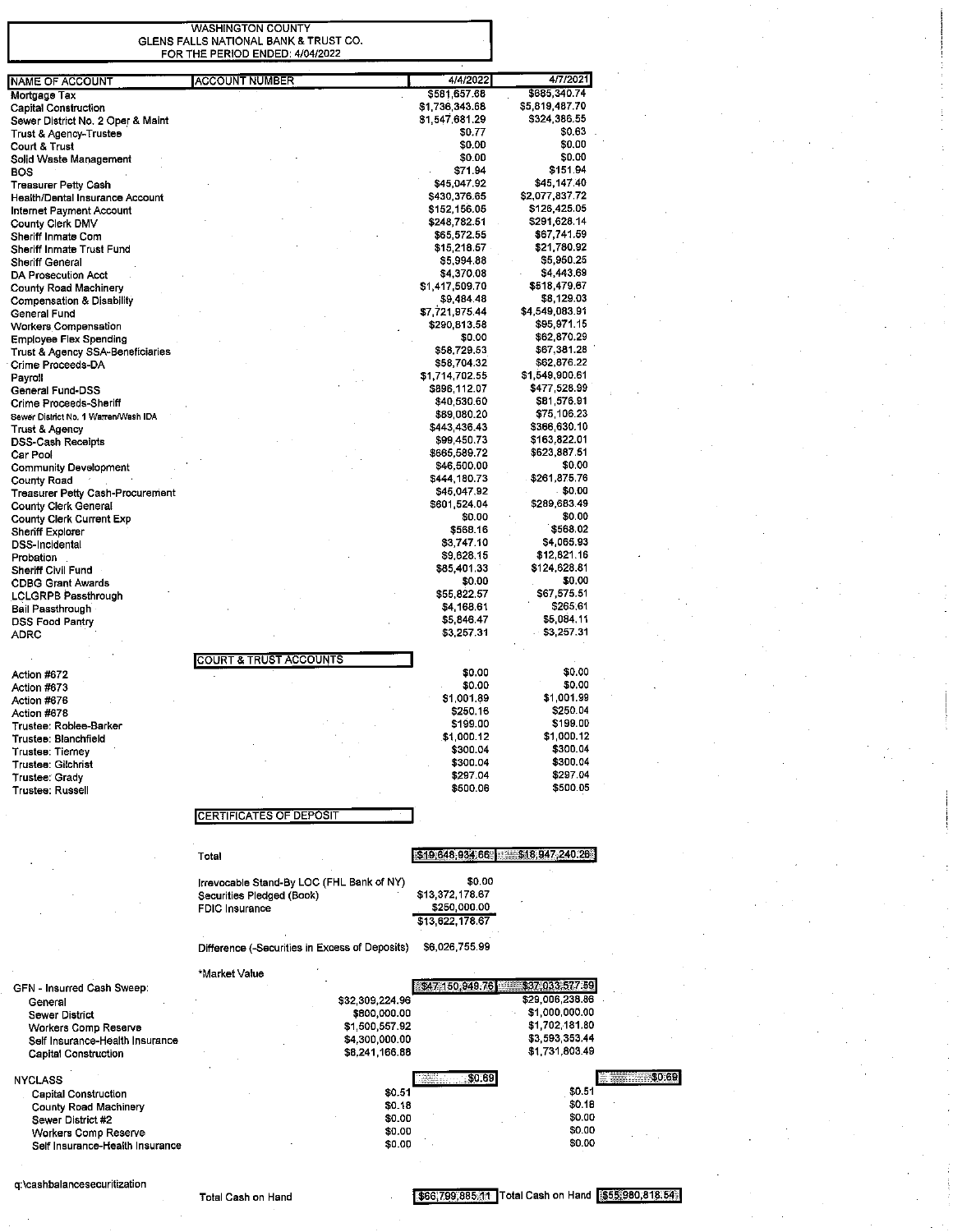### **Budget by Function Report**

Through 03/31/22<br>Prior Fiscal Year Activity Included

**Summary Listing** 

|                                                 |                              |                 | <b>Budget</b>     | Amended          | Current Month    | YTD                        | YTD             | Budget - YTD % Used/ |              |                 |
|-------------------------------------------------|------------------------------|-----------------|-------------------|------------------|------------------|----------------------------|-----------------|----------------------|--------------|-----------------|
| Function                                        |                              | Adopted         |                   | <b>Budget</b>    | Transactions     | Encumbrances               | Transactions    | Transactions         | Rec'd        | Prior Year YTD  |
| Sub Function                                    |                              | Budget          | <b>Amendments</b> |                  |                  |                            |                 |                      |              |                 |
| Fund A - General Fund                           |                              |                 |                   |                  |                  |                            |                 |                      |              |                 |
| <b>REVENUE</b>                                  |                              |                 |                   |                  | 327,795.35       | 00.                        | 414,894.63      | 3,509,511.37         | 11           | 401,154.15      |
| 1000-1999 - General Government Support          |                              | 3,874,078.00    | 50,328.00         | 3,924,406.00     | 206,738.93       | .00.                       | 499.173.41      | 2,988,348.59         | 14           | 203,680,71      |
| 2000-2999 - Education                           |                              | 3,487,522.00    | .00               | 3,487,522.00     | 48,278.64        | .00                        | 331.697.75      | 1,647,320.25         | 17           | 274,470.92      |
| 3000-3999 - Public Safety                       |                              | 1,950,940.00    | 28,078.00         | 1,979,018.00     |                  |                            | 66,369.36       | 6,108,845.64         | $\mathbf{1}$ | 111,110.60      |
| 4000-4999 - Health                              |                              | 4,000,684,00    | 2,174,531.00      | 6,175,215.00     | 66,184.36        | .00                        | 500,781.44      | 16,284,825.56        | 3            | 159,058.08      |
| 6000-6999 - Economic Assistance and Opportunity |                              | 16,264,489.00   | 521,118.00        | 16,785,607.00    | 409,436.74       | .00                        |                 | 859,603.42           | 8            | 48,253.30       |
| 7000-7999 - Culture and Recreation              |                              | 881,730.00      | 51,823.00         | 933,553.00       | 23,200.14        | .00                        | 73,949.58       | 242,228.00           | 0            | .00             |
| 8000-8999 - Home and Community Service          |                              | .00             | 242,250.00        | 242,250.00       | .00.             | .00                        | 22.00           | .00.                 | $+ + +$      | .00.            |
| 9900-9998 - Interfund Transfer                  |                              | .00.            | .00.              | .00              | .00              | .00.                       | .00             |                      |              | 38,663,513.31   |
| 9999 - Pooled/Unallocable                       |                              | 60,917,599.00   | (17,793.00)       | 60,899,806.00    | 1,946,054.64     | .00                        | 39,370,355.27   | 21,529,450.73        | 65           | \$39,861,241.07 |
|                                                 | REVENUE TOTALS               | \$91,377,042.00 | \$3,050,335.00    | \$94,427,377.00  | \$3,027,688.80   | 50.00                      | \$41,257,243.44 | \$53,170,133.56      | 44%          |                 |
| <b>EXPENSE</b>                                  |                              |                 |                   |                  |                  |                            |                 |                      |              |                 |
| 1000-1999 - General Government Support          |                              | 17,521,159.00   | 652.158.33        | 18,173,317.33    | 1,395,285.61     | 563,016.24                 | 3,575,757.78    | 14,034,543,31        | 23           | 3,546,750.64    |
| 2000-2999 - Education                           |                              | 5,774,303.00    | 124,848,00        | 5,899,151.00     | 379,412.81       | 00.                        | 957,350.82      | 4,941,800.18         | 16           | 910,470.39      |
| 3000-3999 - Public Safety                       |                              | 16,723,678.00   | 64, 372, 18       | 16,788,050.18    | 1.080,957.05     | 40,341.85                  | 3,039,959.85    | 13,707,748.48        | 18           | 3,026,012.99    |
| 4000-4999 - Health                              |                              | 5,197,117.00    | 1,692,821.15      | 6,889,938.15     | 419,248.42       | 1,724.20                   | 942,849.15      | 5,945.364.80         | 14           | 1,175,722.53    |
| 6000-6999 - Economic Assistance and Opportunity |                              | 32,739,363.00   | 615,810.73        | 33, 355, 173. 73 | 2,474,550.02     | 385,853.03                 | 5,915,214.08    | 27,054,106.62        | 19           | 5,766,971.67    |
| 7000-7999 - Culture and Recreation              |                              | 1,517,946.00    | 52,177.03         | 1,570,123.03     | 69,956.39        | 51,860.45                  | 183,395.92      | 1,334,866.66         | 15           | 166,146.94      |
| 8000-8999 - Home and Community Service          |                              | 1,080,689.00    | 242,250.00        | 1,322,939.00     | 13,976.09        | 60,020.85                  | 473,204.99      | 789,713.16           | 40           | 454,909.22      |
| 9000-9099 - Retiree Employee Benefit            |                              | 1,280,429.00    | .00               | 1,280,429.00     | 104,669.90       | .00.                       | 367,622.26      | 912,806,74           | 29           | 292,063.38      |
| 9700-9799 - Debt Service                        |                              | 275,182.00      | .00               | 275,182,00       | 352,555.55       | .00.                       | 352,555.55      | (77, 373, 55)        | 128          | (44,089.10)     |
| 101 - Principal Retirement                      |                              | 183,333,00      | .00               | 183,333.00       | .00.             | .00                        | .00             | 183,333,00           | 0            | .00             |
| 102 - Interest                                  |                              | 7,651.00        | .00               | 7,651.00         | $\infty$         | .00                        | 3,825.52        | 3.825.48             | 50           | 63,133.89       |
| 9900-9998 - Interfund Transfer                  |                              | 10,443,304.00   | .00.              | 10,443,304.00    | 1,000,000.00     | .00                        | 1,500,000.00    | 8,943,304.00         | 14           | 500,000.00      |
| 9999 - Pooled/Unallocable                       |                              | 40,000.00       | .00.              | 40,000.00        | .00              | .00                        | 2,090.50        | 37,909.50            | 5            | 2,049.50        |
|                                                 | <b>EXPENSE TOTALS</b>        | \$92,784,154.00 | \$3,444,437.42    | \$96,228,591.42  | \$7,290,611.84   | $\overline{$1,102,816.62}$ | \$17,313,826.42 | \$77,811,948.38      | 19%          | \$15,860,142.05 |
|                                                 |                              |                 |                   |                  |                  |                            |                 |                      |              |                 |
|                                                 | Fund A - General Fund Totals |                 |                   |                  |                  |                            |                 |                      |              |                 |
|                                                 | <b>REVENUE TOTALS</b>        | 91,377,042.00   | 3,050,335,00      | 94,427,377.00    | 3,027,688.80     | .00                        | 41,257,243.44   | 53,170,133.56        | 44%          | 39,861,241.07   |
|                                                 | <b>EXPENSE TOTALS</b>        | 92,784,154.00   | 3,444,437.42      | 96,228,591.42    | 7,290,611.84     | 1,102,816.62               | 17,313,826.42   | 77,811,948.38        | 19%          | 15,860,142.05   |
|                                                 | Fund A - General Fund Totals | (1,407,112,00)  | $($ \$394,102.42) | (\$1,801,214.42) | (4, 262, 923.04) | (1,102,816,62)             | \$23,943,417.02 | (\$24,641,814.82)    |              | \$24,001,099.02 |
| Fund CM - Car Pool                              |                              |                 |                   |                  |                  |                            |                 |                      |              |                 |
| <b>REVENUE</b>                                  |                              |                 |                   |                  |                  |                            |                 |                      |              |                 |
| 5000-5999 - Transportation                      |                              | 815,000.00      | .00               | 815,000.00       | 9,068.74         | .00                        | 76,130.10       | 738,869.90           | 9            | 212,309.97      |
|                                                 | <b>REVENUE TOTALS</b>        | \$815,000.00    | \$0.00            | \$815,000.00     | \$9,068.74       | \$0.00                     | \$76,130.10     | \$738,869.90         | 9%           | \$212,309.97    |
|                                                 |                              |                 |                   |                  |                  |                            |                 |                      |              |                 |
| <b>EXPENSE</b>                                  |                              | 1,130,386.00    | 261,350.68        | 1,391,736.68     | 195,708.31       | 634,659.57                 | 257,387.23      | 499,689.88           | 64           | 134,788.22      |
| 5000-5999 - Transportation                      |                              | .00             | .00               | .00              | .00              | .00                        | .00             | .00                  | $^{+++}$     | ,00             |
| 9000-9099 - Retiree Employee Benefit            |                              | \$1,130,386.00  | \$261,350,68      | \$1,391,736.68   | \$195,708.31     | \$634,659.57               | \$257,387,23    | \$499,689.88         | 64%          | \$134,788.22    |
|                                                 | <b>EXPENSE TOTALS</b>        |                 |                   |                  |                  |                            |                 |                      |              |                 |
|                                                 |                              |                 |                   |                  |                  |                            |                 |                      |              |                 |

Run by Al Nolette on 04/07/2022 07:59:26 AM

WASHINGTON COUNTY

Page 1 of 4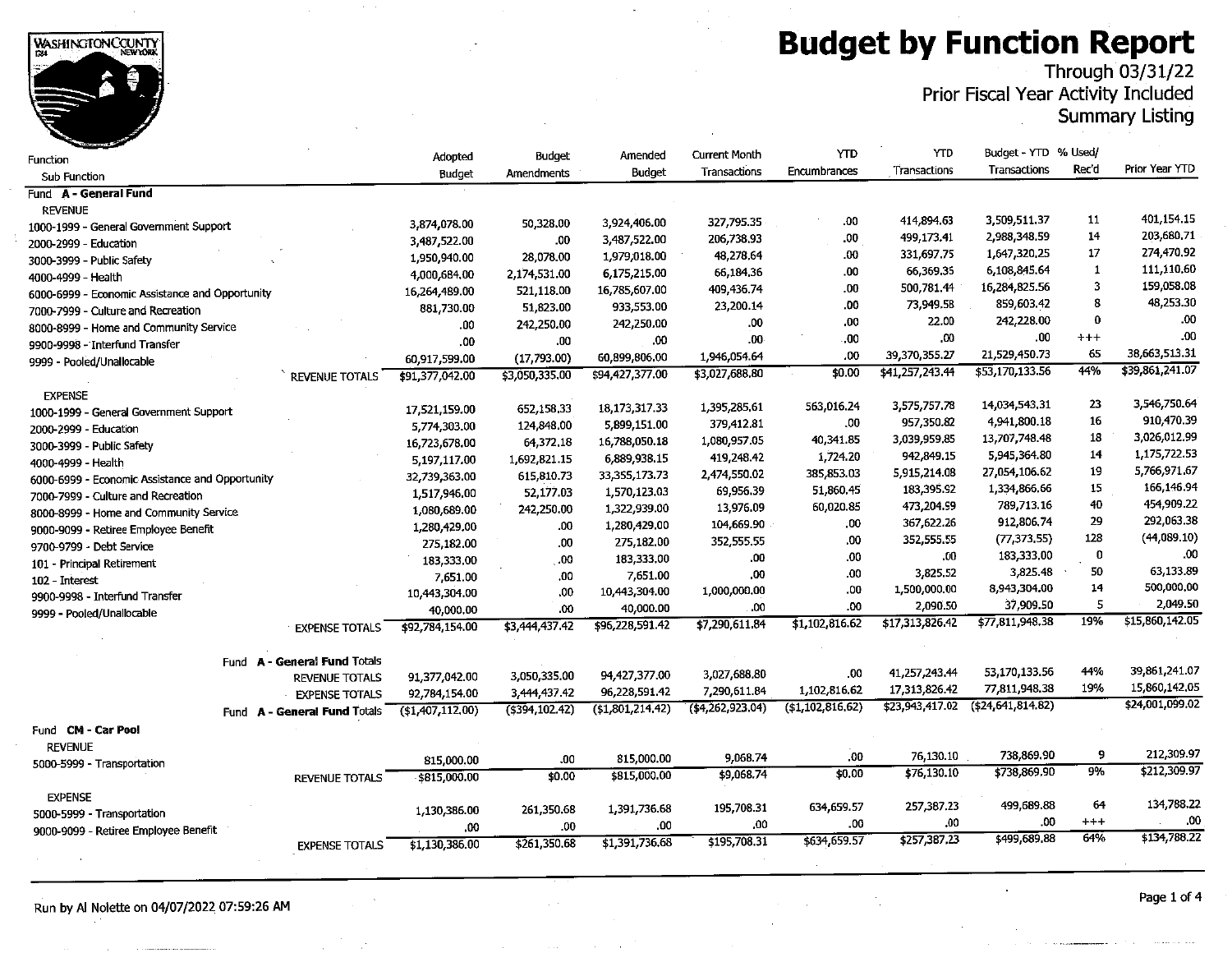**Budget by Function Report** 



### Through 03/31/22<br>Prior Fiscal Year Activity Included

**Summary Listing** 

| -unction                               |                                        | Adopted           | Budget            | Amended           | <b>Current Month</b> | YTD               | <b>YTD</b>       | Budget - YTD % Used/ |                   |                |
|----------------------------------------|----------------------------------------|-------------------|-------------------|-------------------|----------------------|-------------------|------------------|----------------------|-------------------|----------------|
| Sub Function                           |                                        | <b>Budget</b>     | Amendments        | Budget            | Transactions         | Encumbrances      | Transactions     | Transactions         | Rec'd             | Prior Year YTD |
|                                        | Fund CM - Car Pool Totals              |                   |                   |                   |                      |                   |                  |                      |                   |                |
|                                        | <b>REVENUE TOTALS</b>                  | 815,000.00        | .00               | 815,000.00        | 9,068.74             | .00               | 76,130.10        | 738,869.90           | 9%                | 212,309.97     |
|                                        | <b>EXPENSE TOTALS</b>                  | 1,130,386.00      | 261,350.68        | 1,391,736.68      | 195,708.31           | 634,659.57        | 257,387.23       | 499,689.88           | 64%               | 134,788.22     |
|                                        | Fund <b>CM - Car Pool Totals</b>       | ( \$315, 386.00)  | (5261, 350.68)    | $($ \$576,736.68) | (\$186, 639.57)      | ( \$634, 659.57)  | ( \$181, 257.13) | \$239,180.02         |                   | \$77,521.75    |
| und D - County Road                    |                                        |                   |                   |                   |                      |                   |                  |                      |                   |                |
| <b>REVENUE</b>                         |                                        |                   |                   |                   |                      |                   |                  |                      |                   |                |
| 5000-5999 - Transportation             |                                        | 13,771,077.00     | 1,035,000.00      | 14,806,077.00     | 1,265,725.60         | .00               | 1,780,727.62     | 13,025,349,38        | $12 \overline{ }$ | 665,967.31     |
| 9700-9799 - Debt Service               |                                        | .00               | .00               | .00.              | .00                  | .00               | .00.             | .00                  | $+ + +$           | .00            |
|                                        | <b>REVENUE TOTALS</b>                  | \$13,771,077.00   | \$1,035,000.00    | \$14,806,077.00   | \$1,265,725.60       | \$0.00            | \$1,780,727.62   | \$13,025,349.38      | 12%               | \$665,967.31   |
| <b>EXPENSE</b>                         |                                        |                   |                   |                   |                      |                   |                  |                      |                   |                |
| 1000-1999 - General Government Support |                                        | .00               | .00               | .00               | .00                  | .00               | .00              | .00                  | $^{+++}$          | .00.           |
| 5000-5999 - Transportation             |                                        | 13,786,918.00     | 1,036,273.54      | 14,823,191.54     | 383,747.07           | 449,573.96        | 1,557,401.73     | 12,816,215.85        | 14                | 2,220,148.52   |
| 9000-9099 - Retiree Employee Benefit   |                                        | 340,866,00        | ,00               | 340,866,00        | 29,361.35            | .00               | 99,925.15        | 240,940.85           | 29                | 84,684.22      |
| 9700-9799 - Debt Service               |                                        | .00.              | .00               | .00.              | .00                  | .00.              | ,00              | 00,                  | $+ + +$           | .00            |
| 101 - Principal Retirement             |                                        | 245,000,00        | .00               | 245,000.00        | .00                  | .00               | ,00              | 245,000.00           | 0                 | .00.           |
| 102 - Interest                         |                                        | 47,700.00         | .00               | 47,700.00         | 47,699.99            | .00               | 47,699.99        | .01                  | 100               | 32,023.72      |
| 9900-9998 - Interfund Transfer         |                                        | .00               | 311,210.00        | 311,210.00        | 311,210.00           | .00               | 311,210.00       | .00                  | 100               | .00.           |
|                                        | <b>EXPENSE TOTALS</b>                  | \$14,420,484.00   | \$1,347,483.54    | \$15,767,967.54   | \$772,018.41         | \$449,573.96      | \$2,016,236.87   | \$13,302,156.71      | 16%               | \$2,336,856.46 |
|                                        |                                        |                   |                   |                   |                      |                   |                  |                      |                   |                |
|                                        | Fund D - County Road Totals            |                   |                   |                   |                      |                   |                  |                      |                   |                |
|                                        | REVENUE TOTALS                         | 13,771,077.00     | 1,035,000.00      | 14,806,077.00     | 1,265,725.60         | .00               | 1,780,727.62     | 13,025,349.38        | 12%               | 665,967,31     |
|                                        | <b>EXPENSE TOTALS</b>                  | 14,420,484.00     | 1,347.483,54      | 15,767,967.54     | 772,018.41           | 449,573.96        | 2,016,236.87     | 13,302,156.71        | 16%               | 2,336,856.46   |
|                                        | Fund D - County Road Totals            | $($ \$649,407.00) | $($ \$312,483.54) | (5961, 890.54)    | \$493,707.19         | (\$449,573.96)    | (4235, 509.25)   | $($ \$276,807.33)    |                   | (1,670,889.15) |
| Fund DM - County Road Machinery        |                                        |                   |                   |                   |                      |                   |                  |                      |                   |                |
| <b>REVENUE</b>                         |                                        |                   |                   |                   |                      |                   |                  |                      |                   |                |
| 5000-5999 - Transportation             |                                        | 4,416,028.00      | .00               | 4,416,028.00      | 56,392.12            | .00               | 616,940.12       | 3,799,087.88         | 14                | 812,555.53     |
|                                        | <b>REVENUE TOTALS</b>                  | \$4,416,028.00    | \$0.00            | \$4,416,028.00    | \$56,392.12          | \$0.00            | \$616,940.12     | \$3,799,087.88       | 14%               | \$812,555.53   |
| <b>EXPENSE</b>                         |                                        |                   |                   |                   |                      |                   |                  |                      |                   |                |
| 1000-1999 - General Government Support |                                        | .00               | .00               | .00               | .00.                 | .00               | .00              | .00                  | $^{+++}$          | .00            |
| 5000-5999 - Transportation             |                                        | 4,380,849.00      | .00               | 4,380,849.00      | 281,974.74           | (555, 654.89)     | 485,534.16       | 4,450.969,73         | $-2$              | 406,696.62     |
| 9000-9099 - Retiree Employee Benefit   |                                        | 35,179.00         | .00               | 35,179.00         | 3,277.82             | .00               | 11,529.62        | 23,649.38            | 33                | 8,541.72       |
|                                        | <b>EXPENSE TOTALS</b>                  | \$4,416,028.00    | \$0,00            | \$4,416,028.00    | \$285,252.56         | $($ \$555,654.89) | \$497,063.78     | \$4,474,619.11       | $-1%$             | \$415,238.34   |
|                                        |                                        |                   |                   |                   |                      |                   |                  |                      |                   |                |
|                                        | Fund DM - County Road Machinery Totals |                   |                   |                   |                      |                   |                  |                      |                   |                |
|                                        | <b>REVENUE TOTALS</b>                  | 4,416,028.00      | .00               | 4,416,028.00      | 56,392.12            | .00               | 616,940.12       | 3,799,087.88         | 14%               | 812,555.53     |
|                                        | <b>EXPENSE TOTALS</b>                  | 4,416,028.00      | .00               | 4,416,028.00      | 285,252.56           | (555, 654, 89)    | 497,063.78       | 4,474,619.11         | -1%               | 415,238.34     |
|                                        | Fund DM - County Road Machinery Totals | \$0.00            | \$0.00            | \$0.00            | (\$228,860.44)       | \$555,654.89      | \$119,876.34     | (\$675,531.23)       |                   | \$397,317.19   |
| Fund GA - Sewer District No. 1 IDA     |                                        |                   |                   |                   |                      |                   |                  |                      |                   |                |
| <b>REVENUE</b>                         |                                        |                   |                   |                   |                      |                   |                  |                      |                   |                |
| 8000-8999 - Home and Community Service |                                        | 82,000.00         | .00               | 82,000.00         | .92                  | .00               | 5,161.17         | 76,838.83            | 6                 | 6,816.40       |
|                                        | REVENUE TOTALS                         | \$82,000.00       | 50.00             | \$82,000.00       | \$0,92               | \$0.00            | \$5,161.17       | \$76,838,83          | 6%                | \$6,816,40     |
|                                        |                                        |                   |                   |                   |                      |                   |                  |                      |                   |                |

Page 2 of 4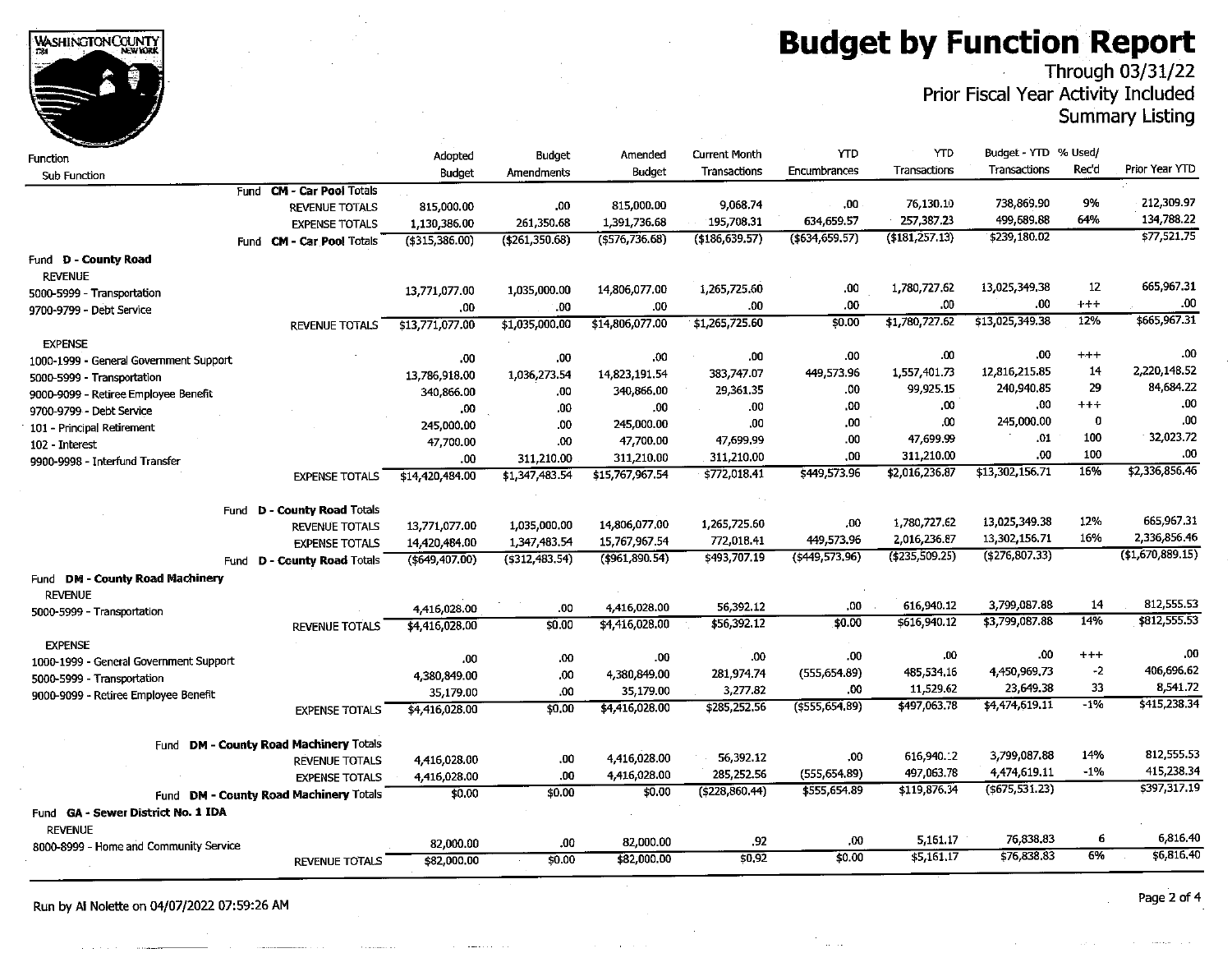**Budget by Function Report** 

Through 03/31/22<br>Prior Fiscal Year Activity Included

**Summary Listing** 

| Function                                              |                                      | Adopted           | Budget            | Amended           | <b>Current Month</b> | YTD          | YTD                        | Budget - YTD % Used/       |           |                   |
|-------------------------------------------------------|--------------------------------------|-------------------|-------------------|-------------------|----------------------|--------------|----------------------------|----------------------------|-----------|-------------------|
| <b>Sub Function</b>                                   |                                      | <b>Budget</b>     | <b>Amendments</b> | Budget            | Transactions         | Encumbrances | Transactions               | Transactions               | Rec'd     | Prior Year YTD    |
| Fund GA - Sewer District No. 1 IDA                    |                                      |                   |                   |                   |                      |              |                            |                            |           |                   |
| <b>EXPENSE</b>                                        |                                      |                   |                   |                   |                      |              |                            |                            |           |                   |
| 8000-8999 - Home and Community Service                |                                      | 113,250.00        | .00               | 113,250.00        | 124.56               | .00          | 18,365.32                  | 94,884,68                  | 16        | 14,545.57         |
|                                                       | <b>EXPENSE TOTALS</b>                | \$113,250.00      | \$0.00            | \$113,250.00      | \$124.56             | \$0,00       | \$18,365,32                | \$94,884.68                | 16%       | \$14,545.57       |
|                                                       |                                      |                   |                   |                   |                      |              |                            |                            |           |                   |
| Fund GA - Sewer District No. 1 IDA Totals             |                                      |                   |                   |                   |                      |              |                            |                            |           |                   |
|                                                       | <b>REVENUE TOTALS</b>                | 82,000.00         | .00.              | 82,000.00         | .92                  | .00          | 5.161.17                   | 76,838.83                  | 6%        | 6,816.40          |
|                                                       | <b>EXPENSE TOTALS</b>                | 113,250.00        | 00.               | 113,250.00        | 124.56               | .00          | 18,365.32                  | 94,884.68                  | 16%       | 14,545.57         |
| Fund GA - Sewer District No. 1 IDA Totals             |                                      | (\$31,250.00)     | \$0.00            | (1, 250.00)       | (5123.64)            | \$0.00       | (\$13,204.15)              | (18,045.85)                |           | (17, 729.17)      |
| Fund <b>GB - Sewer District II</b>                    |                                      |                   |                   |                   |                      |              |                            |                            |           |                   |
| <b>REVENUE</b>                                        |                                      |                   |                   |                   |                      |              |                            |                            |           |                   |
| 8000-8999 - Home and Community Service                |                                      | 2,525,064.00      | .00               | 2,525,064.00      | 679,765.53           | .00          | 696.774.78                 | 1,828,289.22               | 28        | (408, 662.37)     |
|                                                       | REVENUE TOTALS                       | \$2,525,064.00    | \$0,00            | \$2,525,064.00    | \$679,765.53         | \$0,00       | \$696.774.78               | \$1,828,289.22             | 28%       | $($ \$408,662,37) |
| <b>EXPENSE</b>                                        |                                      |                   |                   |                   |                      |              |                            |                            |           |                   |
| 8000-8999 - Home and Community Service                |                                      | 2,601.128.00      | 16,314.29         | 2,617,442.29      | 169,533.86           | 41,685.74    | 330,939.79                 | 2,244,816.76               | 14        | 328,718.98        |
| 9000-9099 - Retiree Employee Benefit                  |                                      | 66,510.00         | .00               | 66,510.00         | 5,815.18             | .00.         | 18,410.00                  | 48,100.00                  | 28        | 17,152,08         |
| 101 - Principal Retirement                            |                                      | 141,667.00        | .00               | 141,667.00        | .00                  | .00          | .00                        | 141,667.00                 | 0         | 30,000.00         |
| 102 - Interest                                        |                                      | 1,530.00          | .00.              | 1,530.00          | .00                  | .00          | 765.11                     | 764.89                     | 50        | 6,159.53          |
|                                                       | <b>EXPENSE TOTALS</b>                | \$2,810,835.00    | \$16,314.29       | \$2,827,149.29    | \$175,349.04         | \$41,685.74  | \$350,114.90               | \$2,435,348.65             | 14%       | \$382,030.59      |
|                                                       |                                      |                   |                   |                   |                      |              |                            |                            |           |                   |
| Fund                                                  | <b>GB - Sewer District II Totals</b> |                   |                   |                   |                      |              |                            |                            |           |                   |
|                                                       | <b>REVENUE TOTALS</b>                | 2,525,064.00      | .00               | 2,525,064.00      | 679,765.53           | .00          | 696,774.78                 | 1,828,289,22               | 28%       | (408, 662.37)     |
|                                                       | <b>EXPENSE TOTALS</b>                | 2,810,835.00      | 16,314.29         | 2,827,149.29      | 175,349.04           | 41,685.74    | 350,114.90                 | 2,435.348.65               | 14%       | 382,030.59        |
| <b>Fund</b>                                           | <b>GB - Sewer District II Totals</b> | (\$285,771.00)    | (\$16,314,29)     | (4302,085.29)     | \$504,416.49         | (441.685.74) | \$346,659,88               | (5607, 059.43)             |           | (5790.692.96)     |
| Fund MS - Self Insurance -Health Insurance            |                                      |                   |                   |                   |                      |              |                            |                            |           |                   |
| <b>REVENUE</b>                                        |                                      |                   |                   |                   |                      |              |                            |                            | 26        | 1,936,299.65      |
| 9000-9099 - Retiree Employee Benefit                  |                                      | 7,445,000.00      | .00               | 7,445,000.00      | 635,781.24           | .00          | 1,907,314.38               | 5,537,685.62               | 26%       | \$1,936,299.65    |
|                                                       | <b>REVENUE TOTALS</b>                | \$7,445,000.00    | \$0.00            | \$7,445,000.00    | \$635,781.24         | \$0.00       | \$1,907,314.38             | \$5,537,685.62             |           |                   |
| <b>EXPENSE</b>                                        |                                      |                   |                   |                   |                      |              |                            |                            |           | 1,396,747.55      |
| 9000-9099 - Retiree Employee Benefit                  |                                      | 8,345,000.00      | .00               | 8,345,000,00      | 755,166.65           | .00          | 1,492,787.99               | 6,852,212.01               | 18<br>18% | \$1,396,747.55    |
|                                                       | <b>EXPENSE TOTALS</b>                | \$8,345,000,00    | \$0,00            | \$8,345,000,00    | \$755,166.65         | \$0,00       | \$1,492,787.99             | \$6,852,212.01             |           |                   |
|                                                       |                                      |                   |                   |                   |                      |              |                            |                            |           |                   |
| MS - Self Insurance - Health Insurance Totals<br>Fund |                                      |                   |                   |                   |                      |              |                            | 5,537,685.62               | 26%       | 1,936,299.65      |
|                                                       | <b>REVENUE TOTALS</b>                | 7,445,000.00      | .00               | 7,445,000.00      | 635,781.24           | .00          | 1,907,314.38               | 6,852,212.01               | 18%       | 1,396,747.55      |
|                                                       | <b>EXPENSE TOTALS</b>                | 8,345,000.00      | .00               | 8,345,000.00      | 755,166.65           | .00          | 1,492,787.99               |                            |           | \$539,552.10      |
| Fund MS - Self Insurance -Health Insurance Totals     |                                      | $($ \$900,000.00) | \$0.00            | $($ \$900,000.00) | $($ \$119,385.41)    | \$0.00       | \$414,526.39               | (\$1,314,526.39)           |           |                   |
| Fund S - Self Insurance                               |                                      |                   |                   |                   |                      |              |                            |                            |           |                   |
| <b>REVENUE</b>                                        |                                      |                   |                   |                   |                      |              |                            |                            | 76        | 897,146.72        |
| 1000-1999 - General Government Support                |                                      | 1,234,352.00      | .00               | 1,234,352,00      | 2,642.07             | .00          | 939,808.58<br>\$939,808,58 | 294,543.42<br>\$294,543.42 | 76%       | \$897,146.72      |
|                                                       | <b>REVENUE TOTALS</b>                | \$1,234,352.00    | \$0.00            | \$1,234,352,00    | \$2,642.07           | \$0,00       |                            |                            |           |                   |
|                                                       |                                      |                   |                   |                   |                      |              |                            |                            |           |                   |

WASHINGTON COUNTY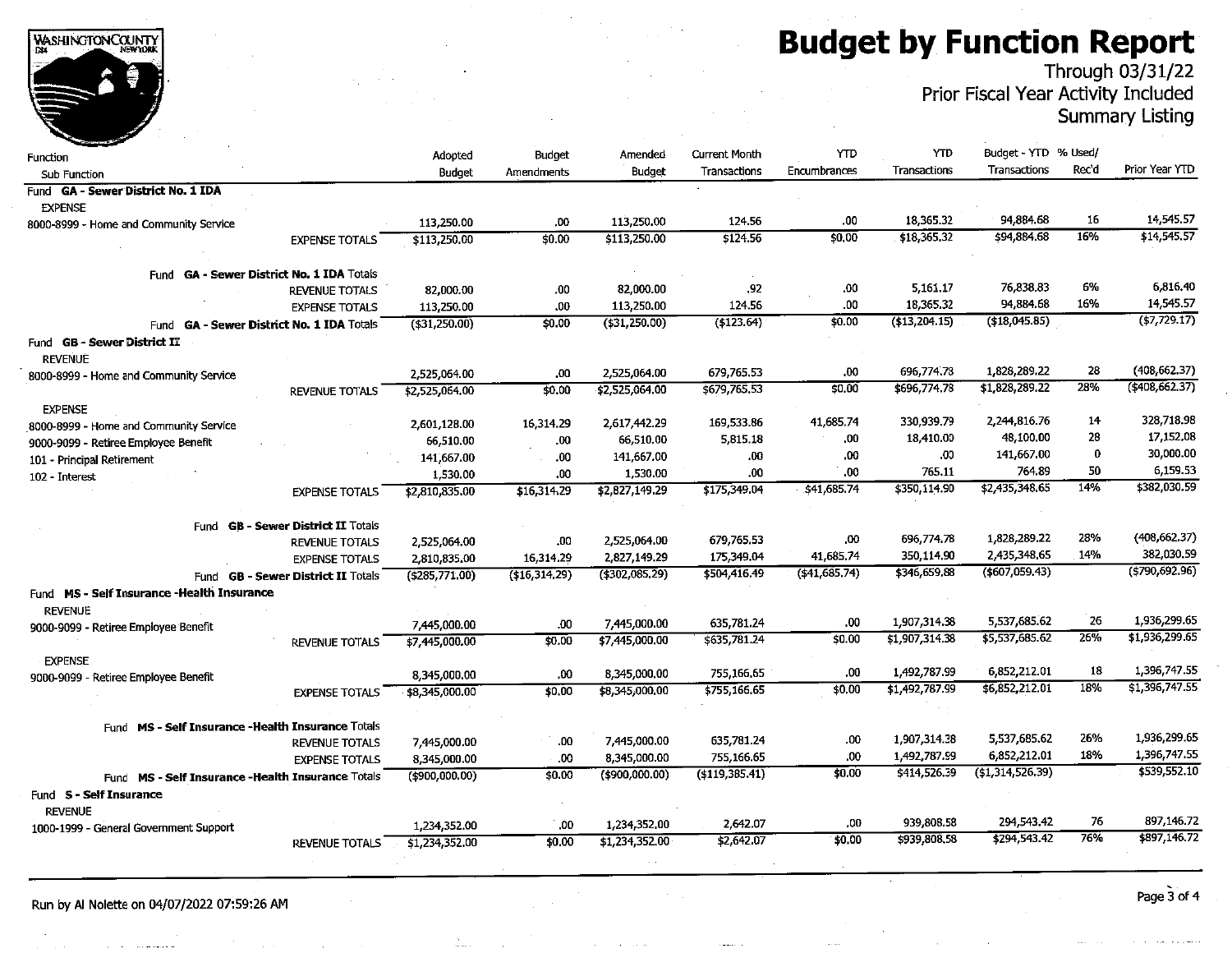# **Budget by Function Report**<br>Through 03/31/22<br>Prior Fiscal Year Activity Included



## **Summary Listing**

| <b>Construction of the Construction</b> |                                  |                     |                   |                     |                   |                |                 |                      |          |                 |
|-----------------------------------------|----------------------------------|---------------------|-------------------|---------------------|-------------------|----------------|-----------------|----------------------|----------|-----------------|
| Function                                |                                  | Adopted             | <b>Budget</b>     | Amended             | Current Month     | <b>YTD</b>     | YTD             | Budget - YTD % Used/ |          |                 |
| Sub Function                            |                                  | Budget              | Amendments        | Budget              | Transactions      | Encumbrances   | Transactions    | Transactions         | Rec'd    | Prior Year YTD  |
| Fund S - Self Insurance                 |                                  |                     |                   |                     |                   |                |                 |                      |          |                 |
| <b>EXPENSE</b>                          |                                  |                     |                   |                     |                   |                |                 |                      |          |                 |
| 1000-1999 - General Government Support  |                                  | 1,501,205.00        | .00               | 1,501,205.00        | 331,200.46        | .00            | 418.624.29      | 1,082,580.71         | 28       | 278,112.34      |
| 9000-9099 - Retiree Employee Benefit    |                                  | .00                 | .00               | .00                 | .00               | .00            | .00             | .00.                 | $^{+++}$ | .00             |
|                                         | <b>EXPENSE TOTALS</b>            | \$1,501,205.00      | \$0.00            | \$1,501,205.00      | \$331,200.46      | \$0.00         | \$418,624.29    | \$1,082,580.71       | 28%      | \$278,112.34    |
|                                         | Fund S - Self Insurance Totals   |                     |                   |                     |                   |                |                 |                      |          |                 |
|                                         | <b>REVENUE TOTALS</b>            | 1,234,352.00        | .00               | 1,234,352.00        | 2,642.07          | .00            | 939,808.58      | 294.543.42           | 76%      | 897,146.72      |
|                                         | <b>EXPENSE TOTALS</b>            | 1,501,205.00        | .00               | 1,501,205.00        | 331,200.46        | .00            | 418,624.29      | 1,082,580.71         | 28%      | 278,112.34      |
| Fund                                    | <b>S - Self Insurance Totals</b> | ( \$266, 853.00)    | \$0,00            | (5266, 853.00)      | $($ \$328,558.39) | \$0.00         | \$521,184.29    | (4788, 037.29)       |          | \$619,034.38    |
|                                         |                                  |                     |                   |                     |                   |                |                 |                      |          |                 |
|                                         | <b>Grand Totals</b>              |                     |                   |                     |                   |                |                 | 78,470,797.81        | 38%      | 43.983,674.28   |
|                                         | <b>REVENUE TOTALS</b>            | 121,665,563.00      | 4,085,335.00      | 125,750,898.00      | 5,677,065.02      | .00            | 47,280,100.19   |                      |          |                 |
|                                         | <b>EXPENSE TOTALS</b>            | 125,521,342,00      | 5,069,585.93      | 130,590,927.93      | 9,805,431.83      | 1,673,081.00   | 22,364,406.80   | 106,553,440.13       | 18%      | 20,818,461.12   |
|                                         | Grand Totals                     | $($ \$3,855,779,00) | $($ \$984,250,93) | $($ \$4,840,029,93) | (44, 128, 366.81) | (1,673,081.00) | \$24,915,693.39 | (428,082,642,32)     |          | \$23,165,213.16 |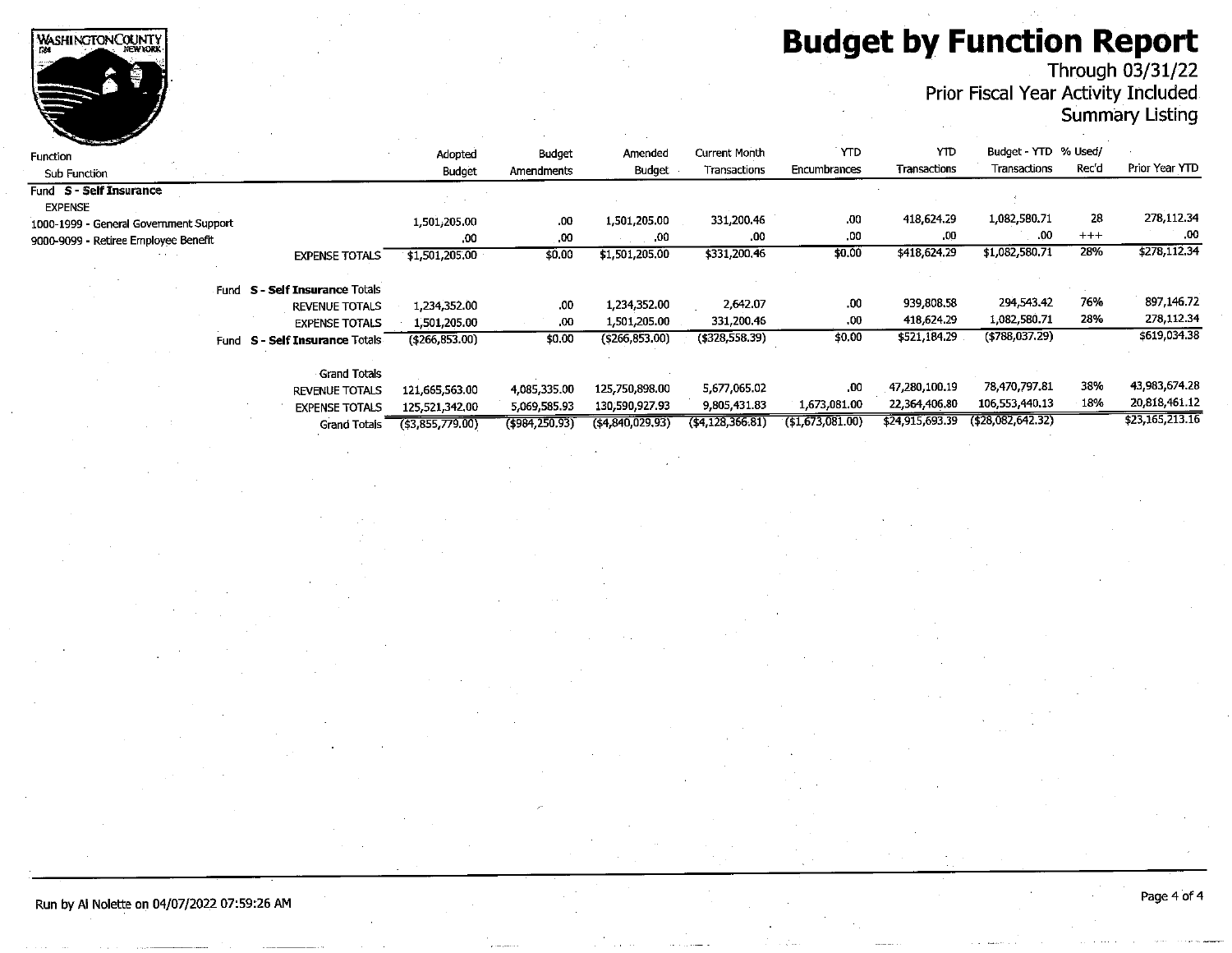### Resolution No. **A** April 15, 2022

By Supervisors

TITLE: Amend 2022 Budget – County Clerk

WHEREAS, the County Clerk has requested a budget amendment to transfer grant funds from equipment to contractual to cover software expenses, and

WHEREAS, the Government Operations and Finance Committees have approved this request; now therefore be it

RESOLVED, that the County Treasurer is hereby authorized to make the following budget amendment:

| Increase Appropriation:<br>A.1410.4625.01 | Grant Contractual - Co. Clerk | 15,581 |
|-------------------------------------------|-------------------------------|--------|
| Decrease Appropriation:                   |                               |        |
| A.1410.2625.99                            | Grant Equip. - Co. Clerk      | 15.581 |

BUDGET IMPACT STATEMENT: None. Transfers funds between line items.

Resolution No. **B** April 15, 2022

### By Supervisors

TITLE: Amend 2022 Tourism Budget for 2022-2023 Additional Initiatives

WHEREAS, the Board of Supervisors agreed to make an additional investment in Tourism, potentially using American Rescue Plan funds of up to \$200,000 a year for three years , and

WHEREAS, the County has contracted with Black Dog Design for tourism services related to marketing and promotion of tourism activities, and

WHEREAS, Black Dog Design gave a presentation to the Agriculture, Planning, Tourism and Community Development Committee for additional initiatives with a focus on Events, Shop Washington County, Itineraries, Places to Stay/Short Term Rentals and Multimedia with a proposed budget of \$225,000, and

WHEREAS, the Agriculture, Planning, Tourism and Community Development Committee recommends moving forward with the additional initiatives; now therefore be it

RESOLVED, that the County Treasurer is hereby authorized to make the following budget amendment:

Increase Appropriation: (No. to be assigned by Treas.) Tourism – Additional Initiatives 225,000

Increase Appropriated Fund Balance:

| A.599 | <b>Appropriated Fund Balance</b> | 225,000 |
|-------|----------------------------------|---------|
|-------|----------------------------------|---------|

BUDGET IMPACT STATEMENT: Creates a new line item in the Tourism budget to track the additional initiatives. Funds unspent in 2022 will be carried over into the 2023 budget.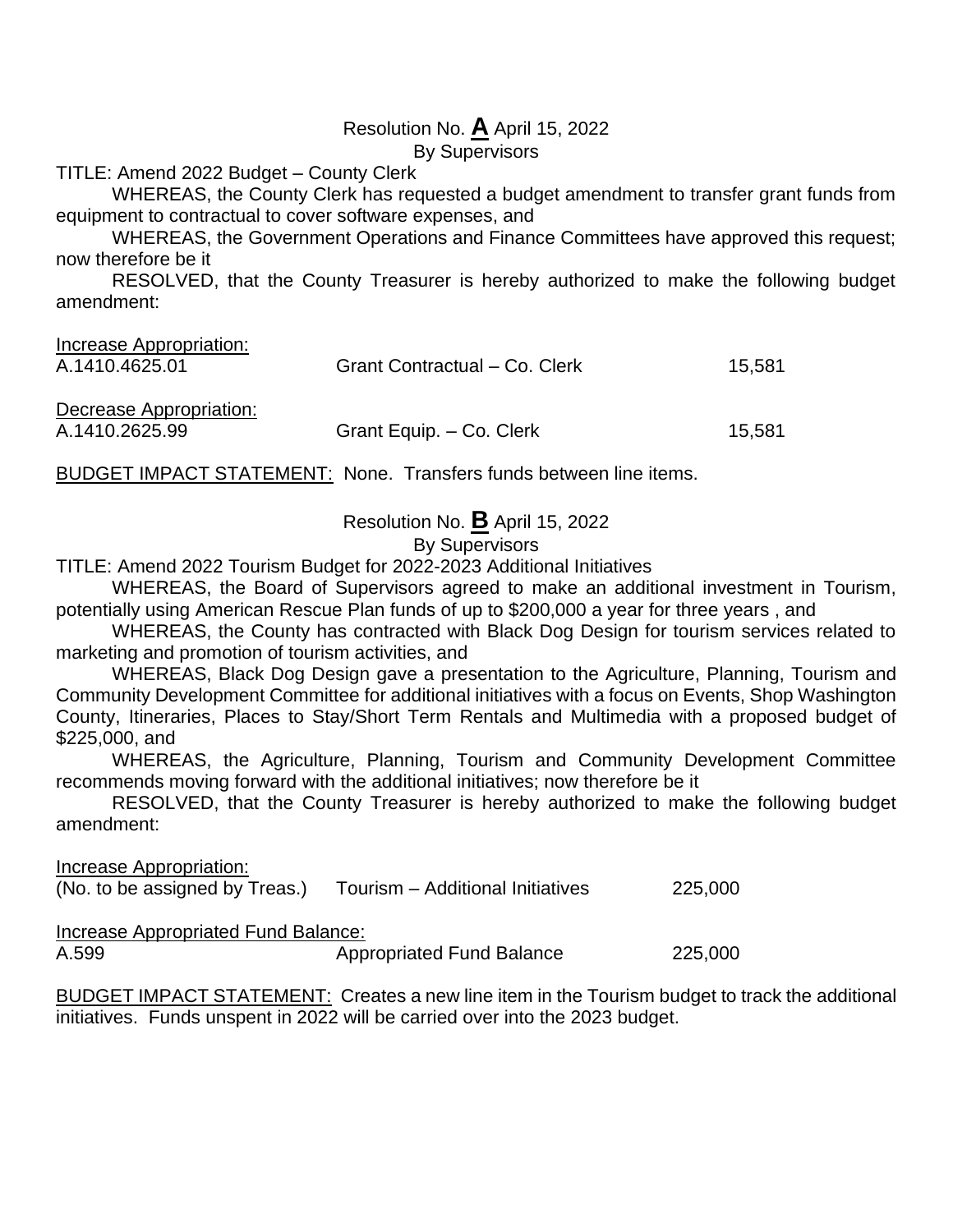### Resolution No. **C** April 15, 2022

By Supervisors

TITLE: Amend 2022 Planning Budget for Adirondack Regional Chamber of Commerce Membership WHEREAS, the Agriculture, Planning, Tourism and Community Development Committee recommends becoming a member of the Adirondack Regional Chamber of Commerce, and

WHEREAS, the annual fee for this membership is \$551, and

WHEREAS, this was not included in the 2022 budget; now therefore be it

RESOLVED, that the County Treasurer is hereby authorized to make the following budget amendment:

|             | 551                             |
|-------------|---------------------------------|
|             |                                 |
|             |                                 |
| Contingency | 551                             |
|             | Dues & Subscriptions - Planning |

BUDGET IMPACT STATEMENT: Funds the membership to the ARCC from contingency. If this resolution is approved, the contingency account will be \$521,944.

Resolution No. **D** April 15, 2022

By Supervisors

TITLE: Amend 2022 Budget – Public Health for Vaccine Coolers

WHEREAS, the Director of Public Health has requested a budget amendment to transfer funds from contractual to equipment in the amount of \$2,600 to purchase vaccine coolers, and

WHEREAS, the Health and Human Services and Finance Committees have approved this request; now therefore be it

RESOLVED, that the County Treasurer is hereby authorized to make the following budget amendment:

| Increase Appropriation: |                                     |       |
|-------------------------|-------------------------------------|-------|
| A.4006.2625.53          | Grant Equip. - COVID Response Funds | 2,600 |
|                         |                                     |       |

Decrease Appropriation:

A.4006.4625.53 Grants – COVID Response Funds 2,600

BUDGET IMPACT STATEMENT: Transfer between line items within COVID-19 vaccine response funds.

Resolution No. **E** April 15, 2022

By Supervisors

TITLE: Amend 2021 Budget for Youth Placed in Office of Children and Family Services (OCFS) Custody

WHEREAS, on March 8, 2022, DSS was billed \$294,461 for 2020 maintenance expenses for a youth placed in OCFS custody, and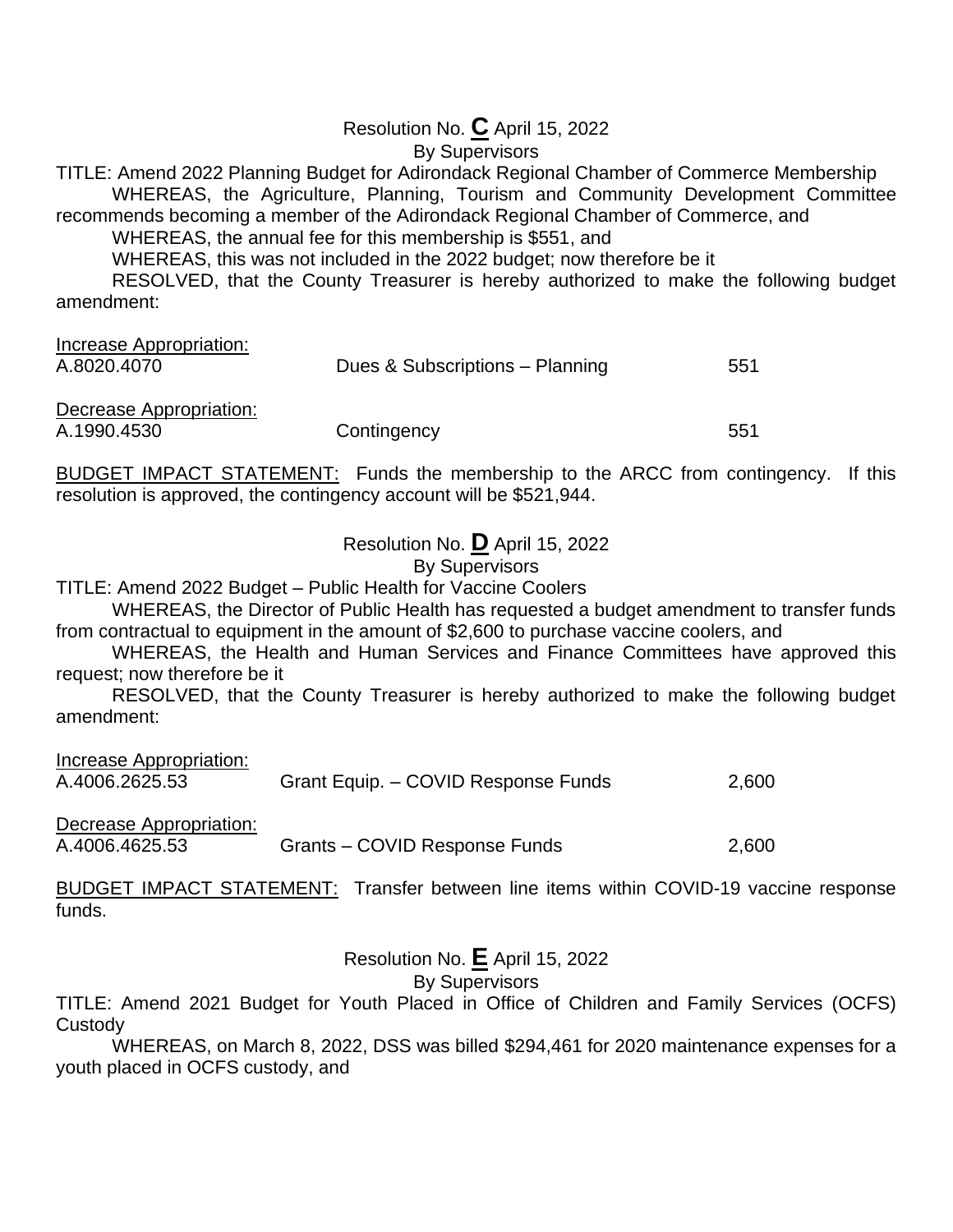WHEREAS, a budget amendment is needed in the amount of \$128,461 to cover these costs, and

WHEREAS, the Finance Committee has approved this amendment; now therefore be it RESOLVED, that the County Treasurer is hereby authorized to make the following 2021 budget amendment:

| Increase Appropriation: |                                  |         |
|-------------------------|----------------------------------|---------|
| A.6129.4290             | Expenses - State Training School | 128,461 |
|                         |                                  |         |
| Decrease Appropriation: |                                  |         |
| A.6100.4290             | Expenses – Medicaid              | 128,461 |

BUDGET IMPACT STATEMENT: Washington County is billed 50% of the total cost and this amount is 100% local cost. The youth was discharged in August of 2021. They anticipate being billed for 2021 around the same time next year and anticipate a budget shortage of at least \$101,000.

Resolution No. **F** April 15, 2022

### By Supervisors

TITLE: Amend County Road Fund 2022 Budget for Lake Champlain Basin Program Grant WHEREAS, Washington County was awarded a grant of \$132,000 from the Lake Champlain Basin Program for the purchase of a brine maker in 2021, and

WHEREAS, this grant needs to be added to the 2022 budget; now therefore be it RESOLVED, that the County Treasurer is hereby authorized to make the following budget amendment:

| Increase Appropriation:<br>D.5000.5110.4625.2203 | Grant – Brine Maker                | 132,000 |
|--------------------------------------------------|------------------------------------|---------|
| Increase Revenue:<br>D.5000.5110.4589            | Federal Aid for Other Trans. Grant | 132,000 |

BUDGET IMPACT STATEMENT: Grant awarded through the Lake Champlain Basin program for the purchase of a brine maker to make brine to use to treat roads in the winter as an alternative to salt.

Resolution No. **G** April 15, 2022

By Supervisors

TITLE: Amend 2022 County Road Fund Budget to Carryover Unspent Water Quality Improvement Grant MS 4

WHEREAS, Washington County was awarded a NYS DEC Water Quality Improvement Program (WQIP) grant for a stormwater mapping project, and

WHEREAS, the Superintendent has requested a budget amendment to carry over unspent funds of \$77,046; now therefore be it

RESOLVED, that the County Treasurer is hereby authorized to make the following budget amendment: